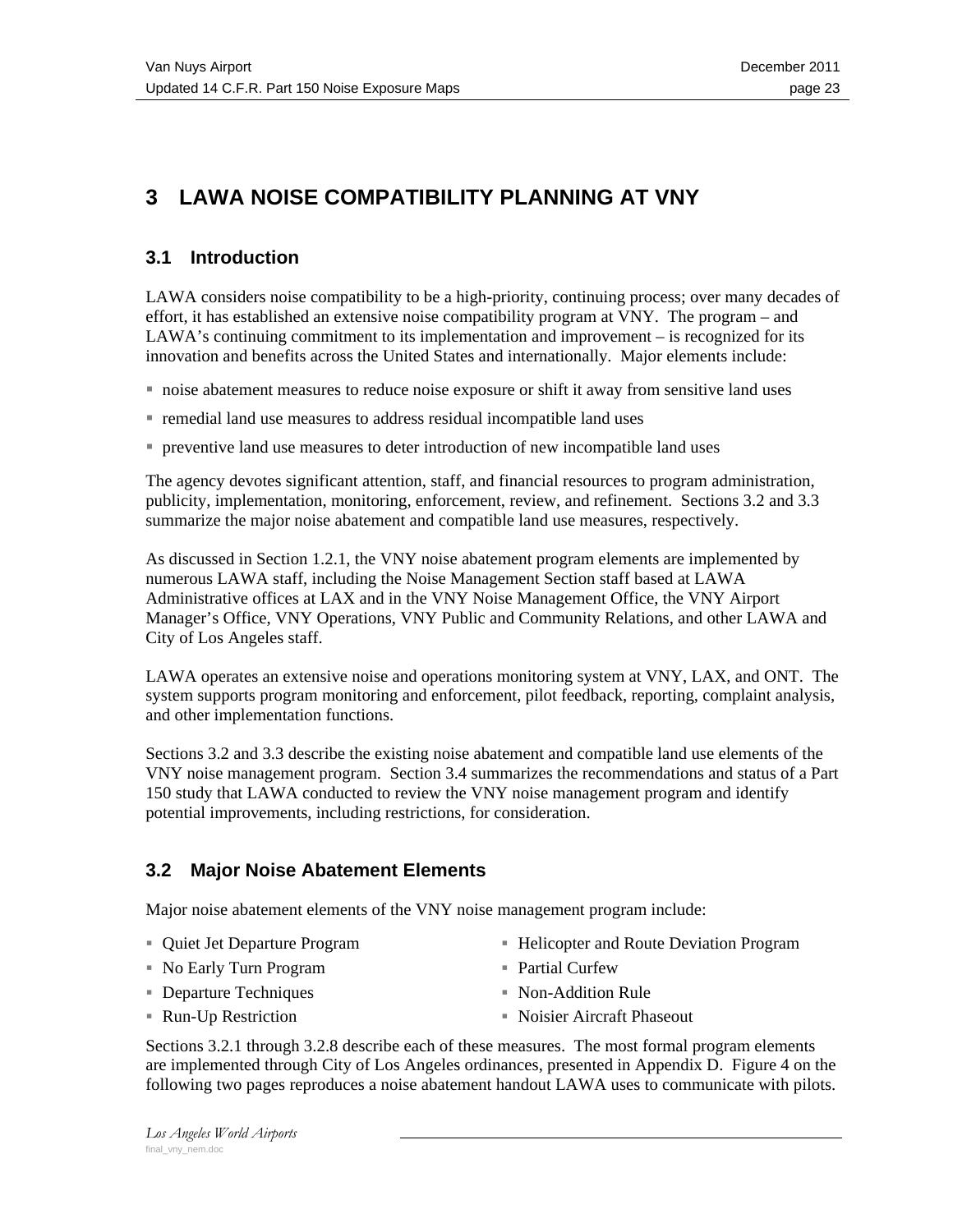

**Figure 4 VNY Noise Abatement Handout (Page 1 of 2)**  Source: LAWA

*Los Angeles World Airports* final\_vny\_nem.doc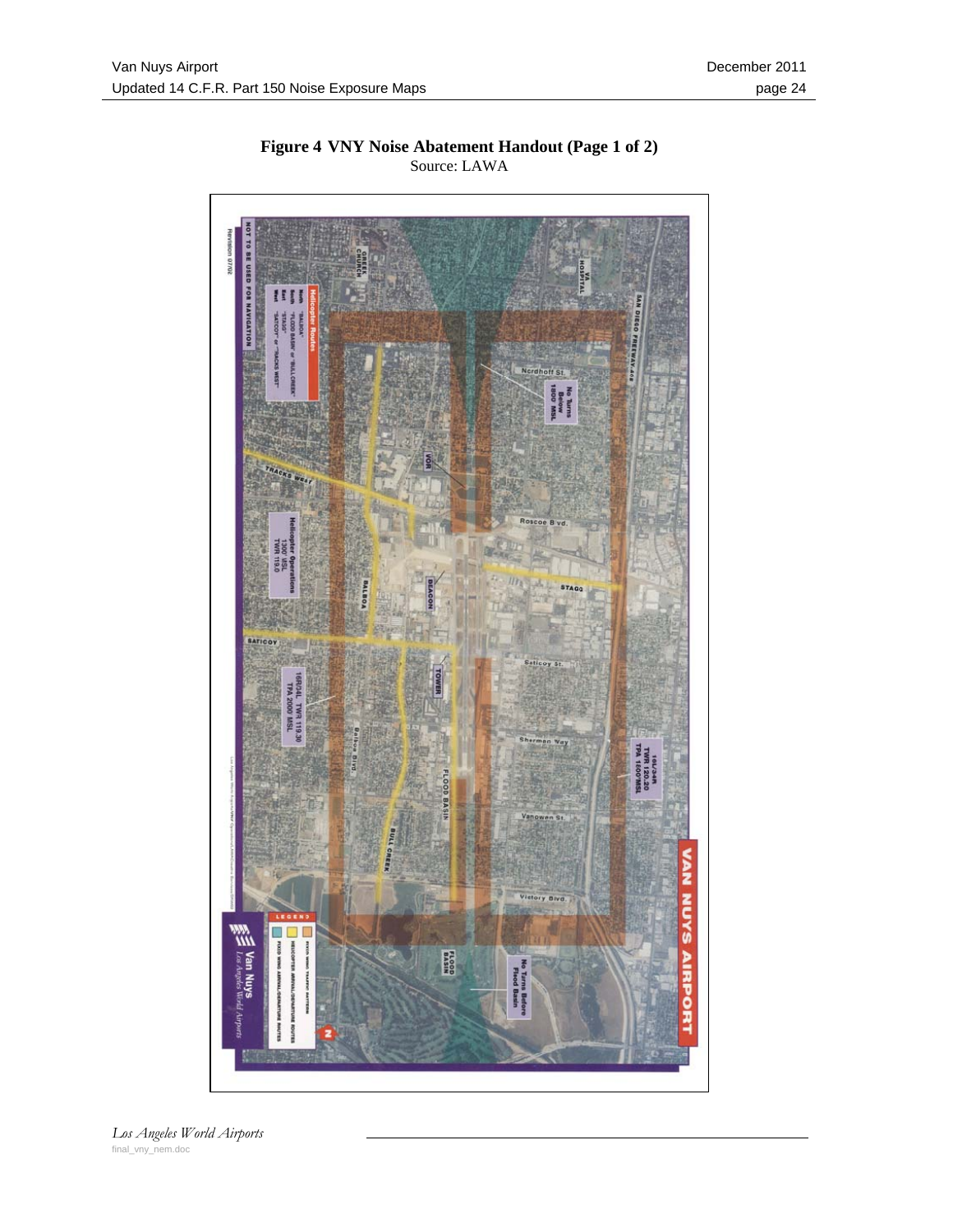

hours prior to or

Helicopter **SNONE** 

 $\stackrel{\rightharpoonup}{\sim}$ 

 $\omega$ 

 $0.91$ 

 $\vec{v}$ 

tow may

in VNY

 $4$  oi  $m$ 

### **Figure 4 VNY Noise Abatement Handout (page 2 of 2)**  Source: LAWA

*Los Angeles World Airports* final\_vny\_nem.doc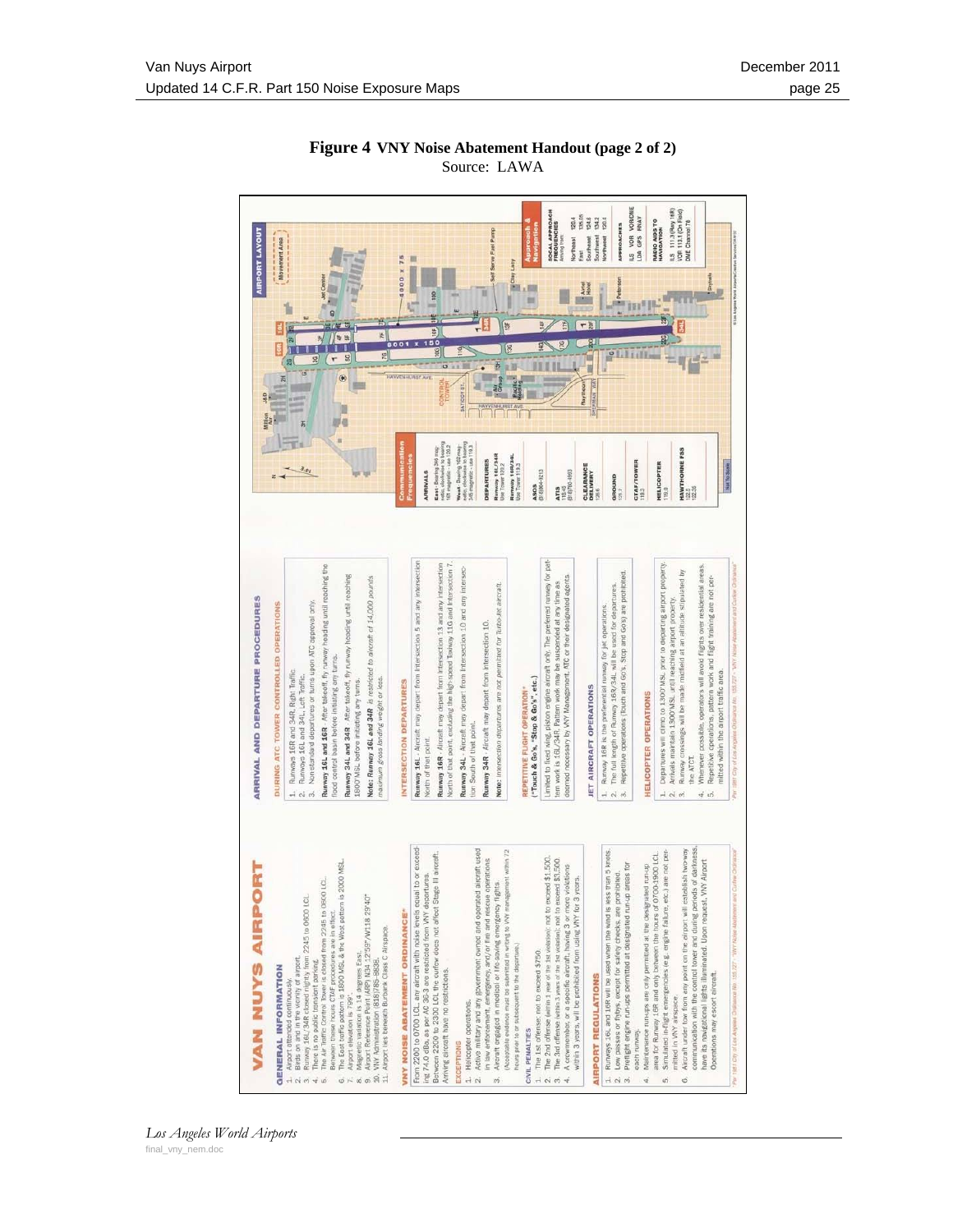## **3.2.1 Quiet Jet Departure Program**

Under the "Quiet Jet Departure Program" (also called the "Fly Friendly" or "Fly Neighborly" program"), jet aircraft operators are to conduct south departures so that measured noise levels are below established aircraft-type-specific targets at permanent monitoring location "VNY13," which is approximately 6,000 feet south of the airport, approximately 14,000 feet from the start-of-takeoffroll point on Runway 16R, the primary runway used by jets at VNY, as shown in Figure 5.

### **Figure 5 VNY Noise Monitor VNY13 (Formerly V7) Location**

Source: Aerial Photography © Environmental Systems Research Institute, Inc. (ESRI), 2011, © 2010 Microsoft Corporation and its data suppliers; Airport Property Line from LAWA.



*Los Angeles World Airports* final\_vny\_nem.doc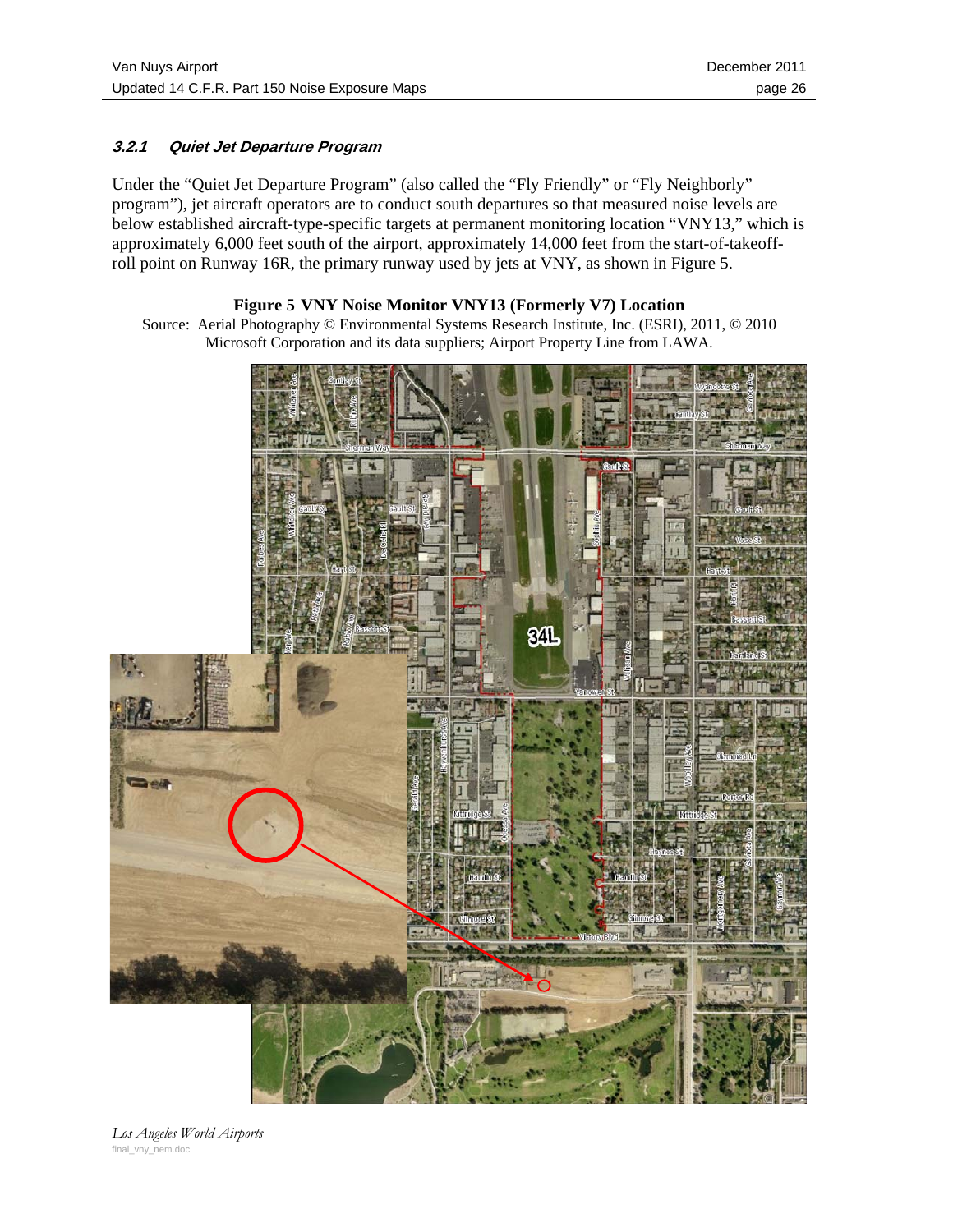LAWA monitors jet departure noise levels and flight track data at VNY13 and contacts the operators of jet aircraft that exceed the target levels set for the relevant aircraft type. This program is used to monitor and modify takeoff aircraft operations and to assist pilots in utilizing the appropriate noise mitigation takeoff procedures. LAWA formally initiated the program in February of 1994.

An important element of the program implementation was a "Letter of Commitment" in which jet operators agreed to use quiet departure procedures to avoid exceeding the target decibel levels on takeoff, which states:

- Pilots will fly aircraft using noise abatement techniques as outlined in manufacturers' operating manuals or National Business Aircraft Association (NBAA) Noise Abatement Program.
- Pilots will work to research complaints from local residents regarding individual flights and to encourage participation by other jet operators.
- Voluntary compliance will help forestall more drastic measures to reduce noise.

There is no formal penalty associated with exceeding the target noise level. Pilots can contact LAWA to identify departure target noise levels for a specific aircraft.

As discussed in detail in Section 3.4.5, Measure 31 of the 2003 Part 150 NCP submission proposed making the Fly Friendly program mandatory and establishing penalties for violations. As discussed in Section 3.5, LAWA subsequently conducted a "Part  $161$ " study<sup>25</sup> to analyze this and other use restrictions proposed in the 2003 NCP. Analysis of the voluntary Fly Friendly program revealed that the program has resulted in measurable noise reduction. The study recommended that further related efforts should focus on enhancing the voluntary program to maximize its ongoing benefits. LAWA staff presented these results to the Board of Airport Commissioners and the VNY Citizens Advisory Council (CAC) at separate meetings in February 2010. Both groups endorsed the recommendation.

In early 2011, LAWA completed analyses of data collected since 1994 to develop refined targets for the largest and most specific feasible list of jet aircraft models, and to identify improvements to maximize the effectiveness of the program as a voluntary measure. LAWA presented the results to the CAC on April 5, 2011.<sup>26</sup> The CAC endorsed the recommendations, which are designed to further enhance the program's success and build on the operators' cooperative attitude, by adding a *positive* incentive to the program's implementation in the form of "Good Performer" awards. The program will continue to be entirely voluntary.

Following the April CAC meeting, LAWA undertook extensive notification to operators, pilots, and other interested parties, and a six-month transition period (from July  $1 -$  December 31) to provide operators with the opportunity to become familiar with the new targets, and to adjust their procedures as necessary. The enhanced program will officially commence on January 1, 2012, with the first awards scheduled for the first quarter 2013.

<sup>&</sup>lt;sup>25</sup> 14 CFR Part 161, "Notice and Approval of Airport Noise and Access Restrictions," which sets forth notice and analysis requirements airport proprietors must address prior to adoption of use restrictions affecting operations in certain aircraft type categories.

<sup>&</sup>lt;sup>26</sup> As documented in "Van Nuys Airport Part 161 Study, Revised 'Fly Friendly' Target Noise Level Program," prepared by Harris Miller Miller & Hanson inc. for LAWA, March 3, 2011.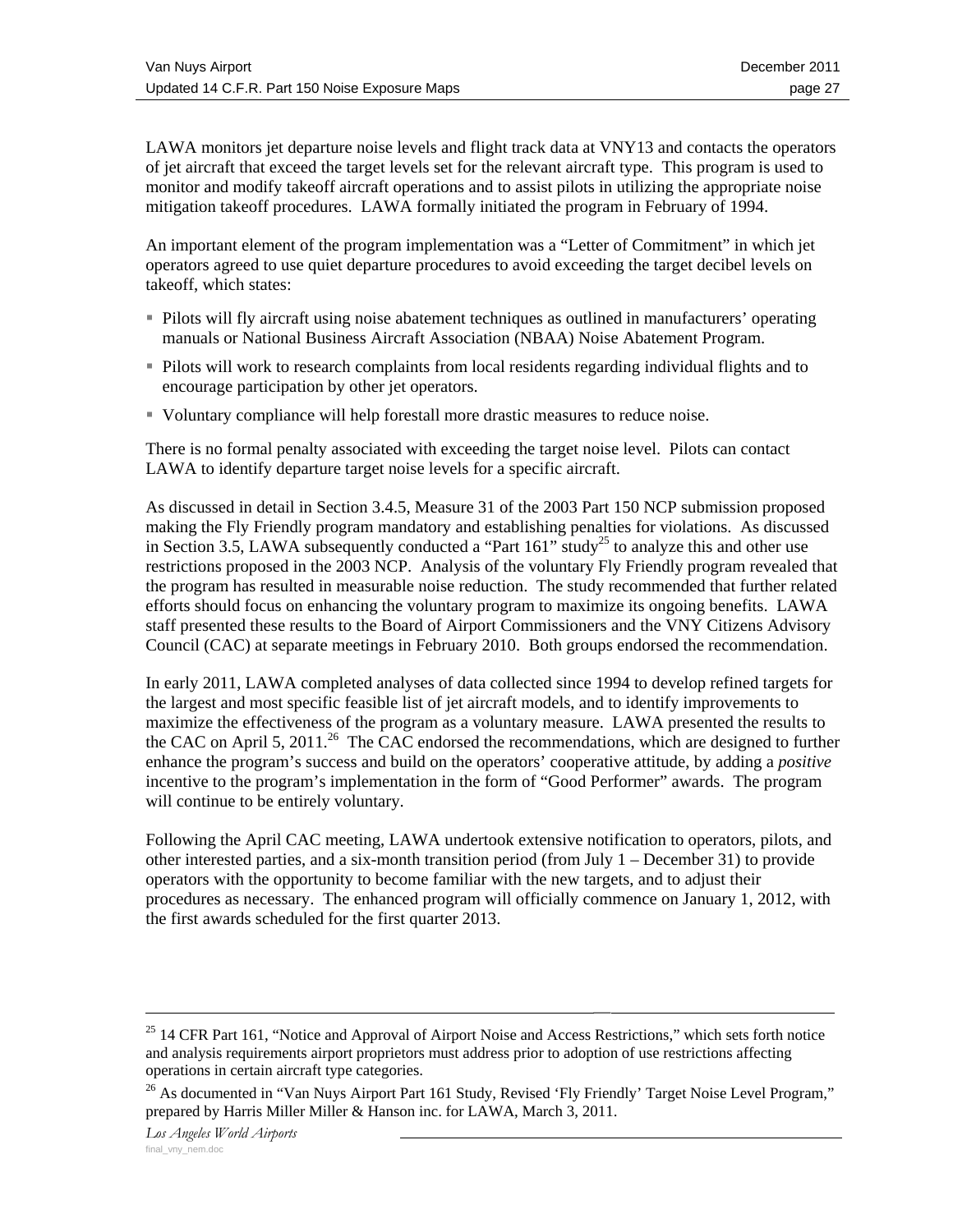Further details on the Fly-Friendly program are available under the "Airport Information / Noise Management" section of the VNY website, at http://www.lawa.aero/welcome\_VNY.aspx?id=4245, including a detailed implementation schedule.

# **3.2.2 No Early Turn Program**

The "No Early Turn Program" calls for the following procedures related to jet departures:

Takeoffs on Runways 16L and 16R shall climb straight out 2.2 miles DME (Distance Measuring Equipment), measured from the VNY very-high-frequency omnidirectional range (VOR) antenna (which is located off the north end of the airport), and climb straight out over flood basin before starting turn unless instructed by air traffic control."

This program is voluntary and there is no formal penalty imposed by LAWA for making an early turn without ATC instruction. However, LAWA monitors departures and notifies operators of aircraft that deviate from the established routes, to communicate the program requirements and to educate pilots regarding the preferred procedures.

# **3.2.3 Helicopter Route Program**

In 1991, LAWA completed a comprehensive study of helicopter operations, impacts, and mitigation options.27 The study was conducted with extensive operator, pilot, community, and FAA input. Based on the results of this extensive data collection, and analysis process, six helicopter "routes" were established that specify ingress and egress corridors, and altitude minimums, to maximize the safety and efficiency of traffic control, and to mitigate noise impacts on the adjacent communities.

The VNY Air Traffic Control Tower (ATCT) and individual operators enter into formal "letters of agreement" to implement this program. The VNY Noise Abatement Handout (Figure 4) depicts the routes graphically.

As in the case of the preceding "no early turn program" for fixed-wing jet aircraft, the helicopter route program is voluntary and there is no formal penalty imposed by LAWA for any observed deviations. However, LAWA monitors helicopter operations and notifies helicopter owners of operations that deviate from the established routes, to communicate the program requirements and to educate pilots regarding the established routes and altitude.

The helicopter modeling flight tracks presented in Section 5.1.7 that were used in developing the NEM contours were based on actual radar observations that reflect a strong central tendency along the preferred routes.

# **3.2.4 Departure Techniques**

In addition to procedures included in the "Quiet Jet Departure Program" and "No Early Turn Program," LAWA publications also cite the following departure techniques:

<sup>&</sup>lt;sup>27</sup> "Van Nuys Airport Helicopter Operations Study," City of Los Angeles Department of Airports Environmental Management Bureau, November 1991. The report is reproduced in full in Section 4 of "Background Appendices, Volume 1 of 3" of the 2003 Part 150 Study.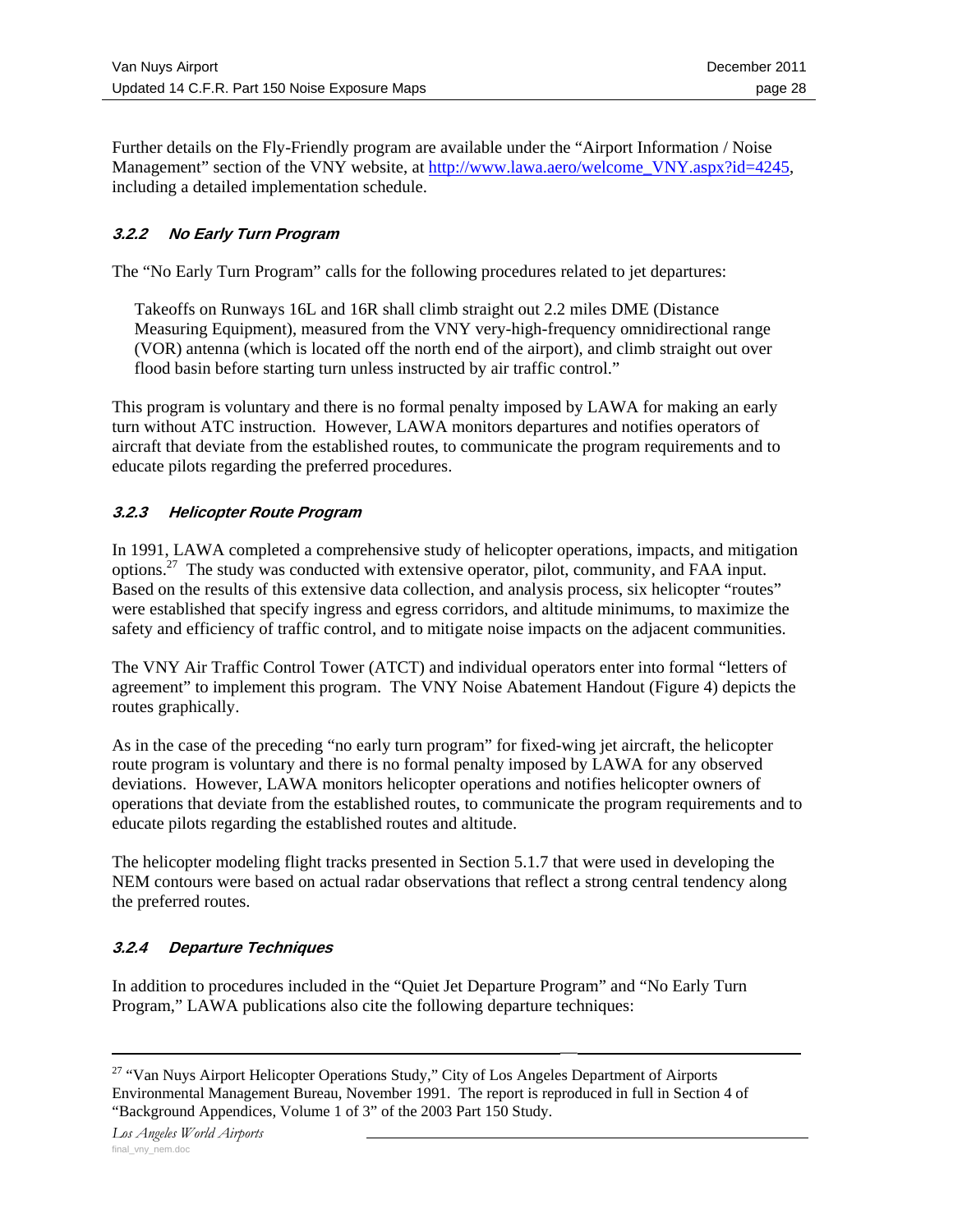- Runway 16R is the preferred runway for all jet aircraft.
- The full length of Runways 16R and 34L will be used for all jet departures.
- Jet repetitive operations and pattern flying/training are not permitted.

There are no formal penalties associated with the first two of these techniques. Section 7 of Los Angeles City Ordinance No. 155,727, the "Noise Abatement and Curfew Regulation" (reproduced in full in Appendix D), includes formal enforcement and penalty provisions for violation of restrictions on repetitive operations, established by Sections  $1(i)$  and  $3(a)$  and (b):

Section 1, "Definitions," item (j), defines a "repetitive operation" as:

 "A practice operation, including, but not limited to, "touch and go" or "stop and go" operations, which utilize an airport runway to land where the aircraft touching down or landing takes off again within 5 minutes. However, this definition does not include such operations as are necessary because of safety considerations or weather phenomena."

Section 3, "Repetitive Aircraft Operations," includes the following two restrictions:

(a) No person shall engage in repetitive operations in any propeller-powered aircraft between the hours of 10:00 p.m. and 7:00 a.m. of the following day from June 21 through September 15 and between the hours of 9:00 p.m. and 7:00 a.m. of the following day from September 16 through June 20.

(b) No person shall engage in repetitive operations in any turbo-jet or fan jet-powered aircraft at any time at the airport.

### **3.2.5 Run-Up Restriction**

The Noise Abatement and Curfew Regulation also includes formal enforcement and penalty provisions for violation of a run-up restriction, established by Sections 1(k) and 5:

Section 1, "Definitions," item (j), defines a "run-up" as:

The ground testing or revving of an aircraft engine not immediately connected to contemporaneous air operation.

■ Section 5, "Run-ups," states:

No person shall test or run-up an aircraft engine for maintenance purposes between the hours of 7:00 p.m. and 7:00 a.m. of the following day. Engine run-ups shall be done only in areas designated in writing by the general manager.

LAWA has published a letter to tenants that permits them to conduct idle power run-ups on their leasehold property under certain conditions. Figure 6 presents the text of the letter.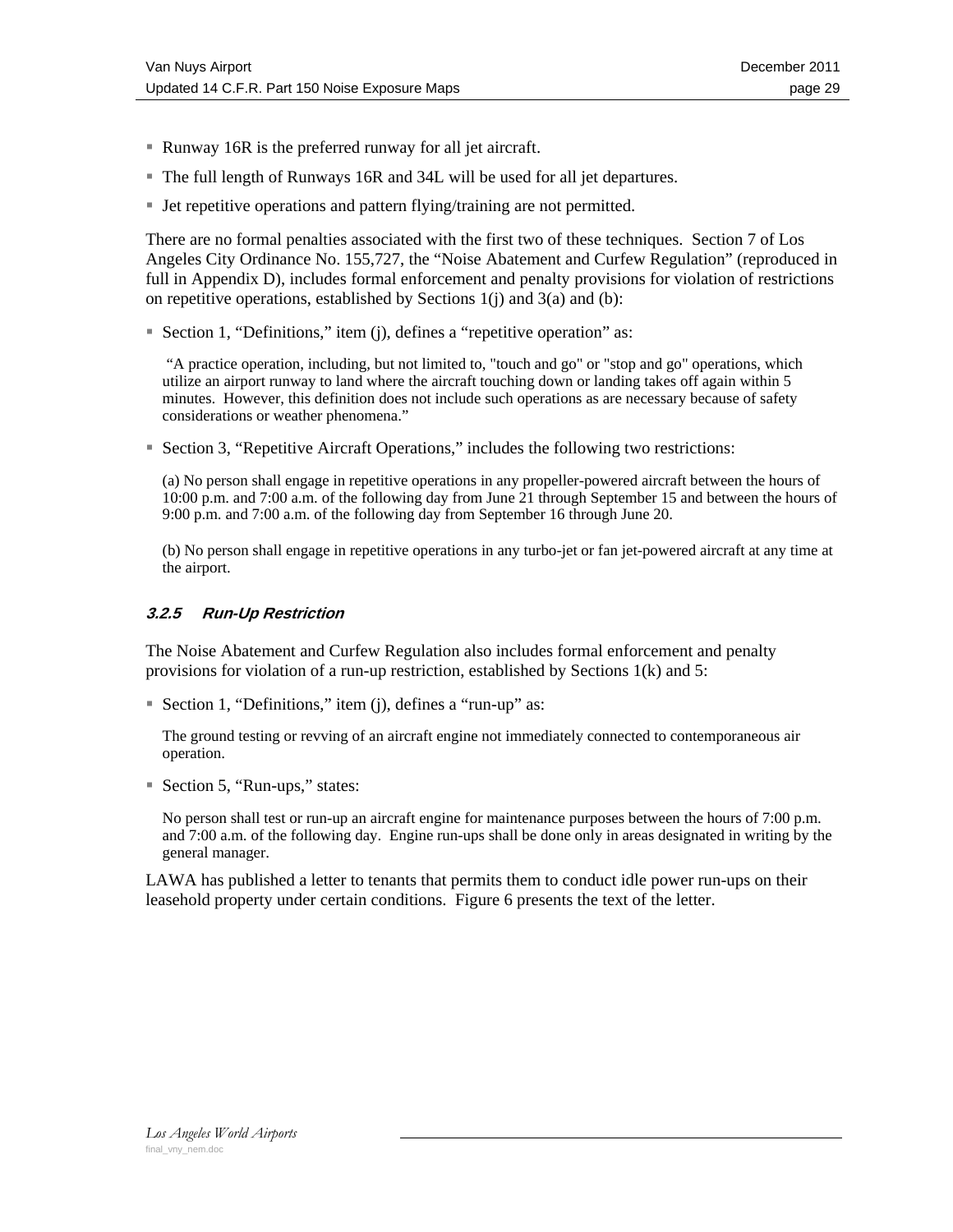### **Figure 6 Idle Power Runup Letter to Tenants**  Source: LAWA

#### Dear Airport Tenant:

The City of Los Angeles, Ordinance No. 155727, the Van Nuys Airport Noise Abatement and Curfew Regulation (Ordinance), Section 5, establishes regulations governing engine run-ups for maintenance purposes on the airfield. According to the Ordinance, a run-up is defined as "the ground testing or revving of an aircraft engine not immediately connected to contemporaneous air operation."

The Ordinance states:

"Section 5. Run-ups. No person shall test or run-up an aircraft engine for maintenance purposes between the hours of 7:00 p.m. and 7:00 a.m. of the following day. Engine run-ups shall be conducted only in areas designated in writing by the General Manager."

The purpose of the designated run-up area is to mitigate both the safety and noise issues that are inherent in this type of activity. Recently it has come to the attention of the Airport Management that certain types of maintenance activity (i.e., leak checks, etc.) require an aircraft engine to be run at idle power for a short period of time prior to any increase in power setting. This requirement has resulted in some difficulty complying with the "designated area" portion of the Ordinance. Effective Monday, May 14, 2001, all persons who need to perform these types of maintenance checks will be permitted to do so on their leasehold, and not be in violation of the Ordinance, provided the following provisions are adhered to:

- Contact Airport Operations at (818) 909-3527 or Airport Police at (818) 989-1747 prior to commencing the operation.
- All engine checks must be accomplished at idle power at all times and for a duration not to exceed three (3) minutes.
- A minimum of one wing walker must be present outside the aircraft, in clear view of the individual manipulating the controls of the aircraft, at all times the engine(s) are running to ensure the overall safety of the operation.
- The "jet blast/prop wash" resulting from the activity must be directed away from the service road at all times and in no way jeopardize the safety of any persons or property.

Please distribute/post the attached document to assist your maintenance personnel in complying with the aforementioned requirements. Any running of aircraft engines for maintenance purposes that cannot be accomplished in strict compliance with these stipulations must be conducted in the designated run-up area. The "designated" areas for engine run-ups are the primary run-up area for runway 16R or, if necessary, the secondary area at 34L, with the aircraft aligned with the runway heading. Any maintenance run-up activity not in compliance with the aforementioned provisions, as well as the time stipulations contained in the Ordinance, will be in violation of said Ordinance and handled accordingly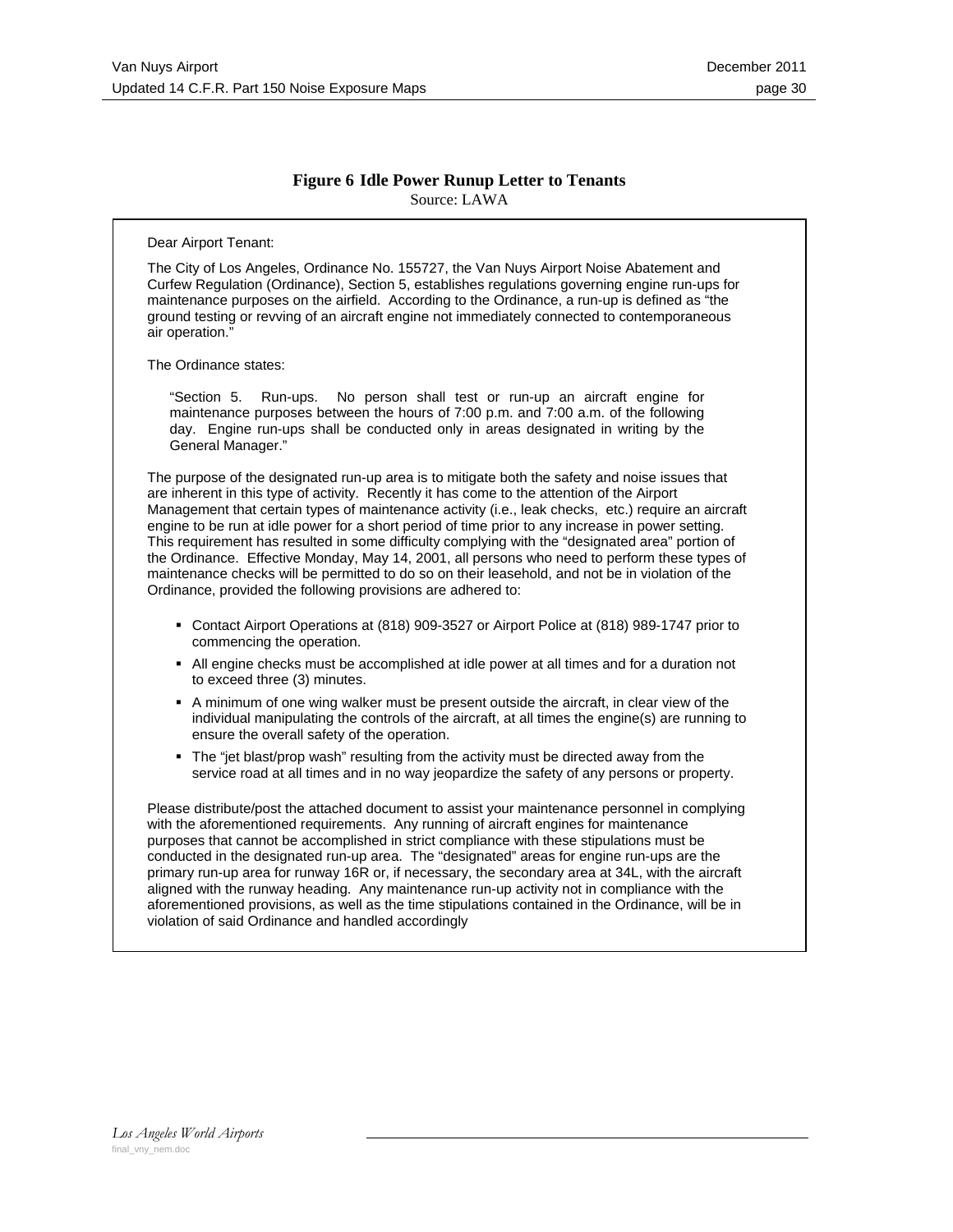# **3.2.6 Partial Curfew**

Section 2 of Los Angeles City Ordinance No. 155,727, the "Noise Abatement and Curfew Regulation," as amended by Ordinance No. 171889 on (reproduced in full in Appendix D), establishes a partial curfew. Briefly, the regulation prohibits non-Stage 3 fixed-wing aircraft with a takeoff noise level in excess of 74 A-weighted decibels (dBA), "as published in the most recent version of FAA Advisory Circular (AC) 36-3H (or in any revision, supplement, or replacement thereof listing the noise levels)," from departing between 10 p.m. and 7 a.m. Stage 3 fixed-wing aircraft are exempt until 11 p.m. The rule also exempts:

- Military aircraft and any government owned or operated aircraft involved in law enforcement, emergency, fire, or rescue operation.
- Aircraft not included in AC 36-3 that have been identified by the FAA in writing as having 74.0 dBA or lower takeoff noise level or for which satisfactory evidence has been furnished to the BOAC that the departure noise will not exceed 74.0 dBA.
- Aircraft engaged in a bona fide medical or life-saving emergency for which acceptable evidence has been submitted in writing to the VNY general manager within 72 hours of the departure.

VNY Operations staff monitor nighttime airport operations and report violations to the City Attorney for enforcement action as defined in Section 7, "Enforcement and Penalties," of the Ordinance.

# **3.2.7 Non-Addition Rule**

Los Angeles City Ordinance 181106 (reproduced in full in Appendix D) added Section 5.1 to the "Noise Abatement and Curfew Regulation," to prohibit any additional non-Stage 3 aircraft with noise levels exceeding 77 dBA from being based at VNY or parked, tied down, or hangared at the airport for more than 30 days in any calendar year, subject to exceptions for major maintenance, repair, and refurbishment. The rule includes provisions that expired in 2005 and 2010 that permitted operators to replace "exempt based non-Stage 3 aircraft" with aircraft exceeding the 77 dBA limit, and which permitted the replacement aircraft to be based (i.e., parked, tied down, or hangared for more than 30 days a year).

VNY Operations staff monitor aircraft parked, tied down, and hangared at the airport to identify any exceedances of the 30-day limit, exclusive of exceptions for major maintenance, repair, and refurbishment for which operators have received any required approvals. Violations are reported to the City Attorney for enforcement action as defined in Section 7, "Enforcement and Penalties," of the Ordinance.

### **3.2.8 Noisier Aircraft Phaseout**

Los Angeles City Ordinance 181106 (reproduced in full in Appendix D) amended Section 2 of Ordinance No. 155,727, the "Noise Abatement and Curfew Regulation" by adding two new sections (Section 5.2 "Aircraft Operations - Maximum Noise Levels" and Section 5.3 "Exemptions from Maximum Noise Levels"). Briefly, the rule prohibits operations by aircraft that exceed specified takeoff noise levels, according to a four-phase program implemented over eight years. Section 5.2 of the ordinance identifies the following phased reduction in maximum takeoff noise levels (also based on FAA AC 36-3H, or in any revision, supplement, or replacement):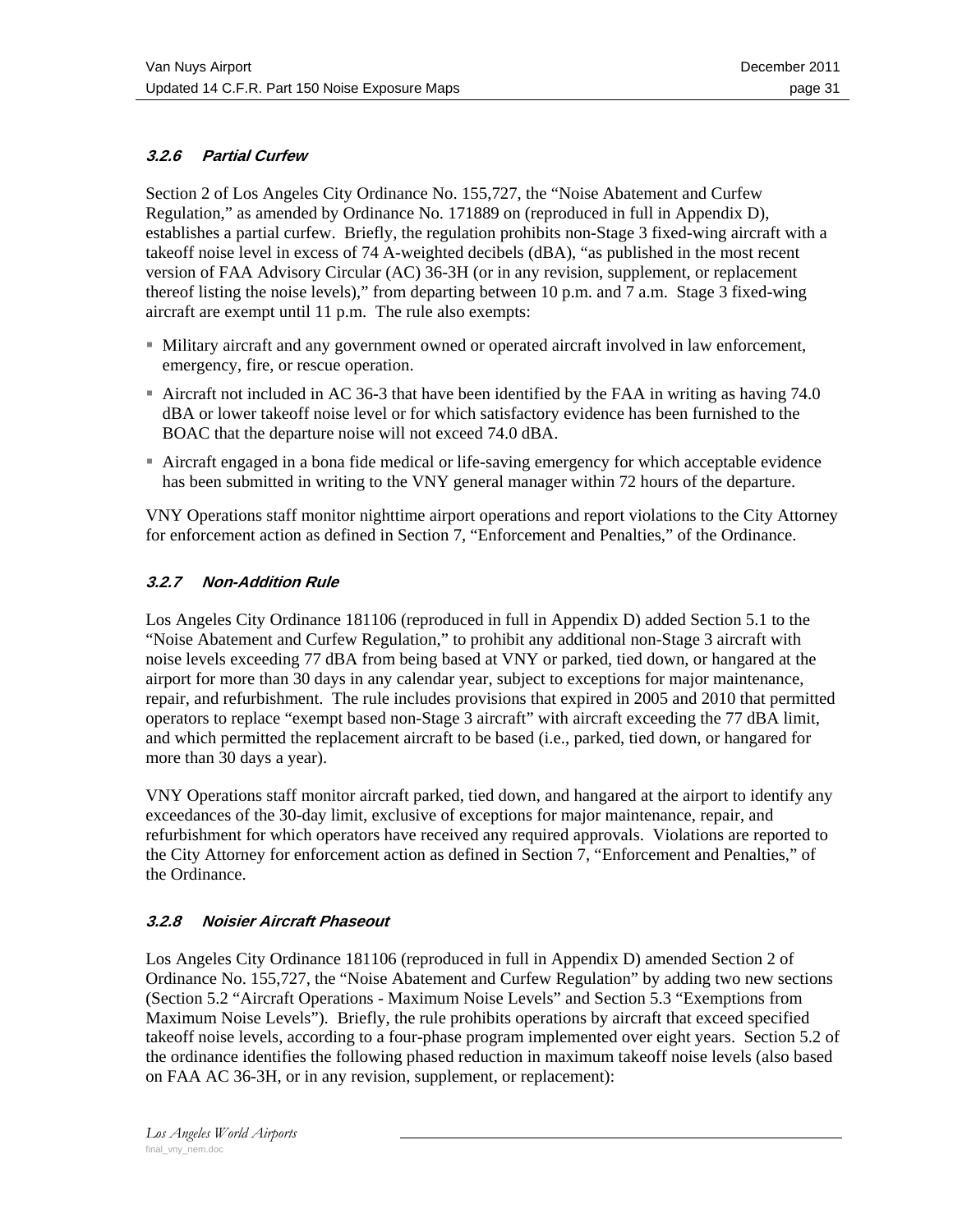- Starting January 1 of 2009: No aircraft may arrive or depart VNY whose takeoff noise level equals or exceeds 85 A-weighted decibels (dBA).
- Starting January 1 of 2011 year: No aircraft may arrive or depart VNY whose takeoff noise level equals or exceeds 83 dBA.
- Starting January 1 of 2014: No aircraft may arrive or depart VNY whose takeoff noise level equals or exceeds 80 dBA.
- Starting January 1 of 2016: No aircraft may arrive or depart VNY whose takeoff noise level equals or exceeds 77 dBA.

Section 5.3 of the Ordinance includes a number of exemptions, including operations of certain historic aircraft, operations associated with certain types of repair and maintenance activities, departures of permanently departing aircraft, and Stage 3 and 4 aircraft.

VNY Operations staff aircraft operations at the airport to identify any operations in banned aircraft types, exclusive of the noted exceptions for which operators have received any required approvals. Violations are reported to the City Attorney for enforcement action as defined in Section 7, "Enforcement and Penalties," of the "Van Nuys Noise Abatement and Curfew Regulation" presented in Appendix D.

# **3.3 Existing VNY Compatible Land Use Measures**

LAWA, City of Los Angeles, and California programs and regulations include the following major compatible land use measures at VNY:

- sound insulation
- vector and noise easements
- compatible building code
- noise disclosure

# **3.3.1 Sound Insulation**

In May 2000, LAWA established the VNY Residential Soundproofing Program (RSP) to sound insulate existing airport incompatible residential land uses on parcels wholly or partially within the 65 dB "Community Noise Equivalent Level" (CNEL) contour for the 12 months of operations ending September 30, 1998 (referred to as the "Third Quarter of 1998" or "3Q98" contour). LAWA selected this eligibility contour to define a fixed program boundary that eliminated uncertainty as to whether a parcel's ineligibility might change in the future, to provide greater security to property owners. LAWA has funded the program to date from internal revenue sources.

LAWA's Airports Development Group / Residential Soundproofing Section implements the program. Participation in the program is voluntary. Homeowners are offered treatment in a prioritized order based on the 3Q98 CNEL value for the parcel. The treatment includes all structural modifications needed to reduce the maximum interior CNEL to 45 dB in all habitable rooms. LAWA will continue the program until all owners of eligible property have been offered treatment and the treatment is completed on dwelling units owned by those agreeing to participate.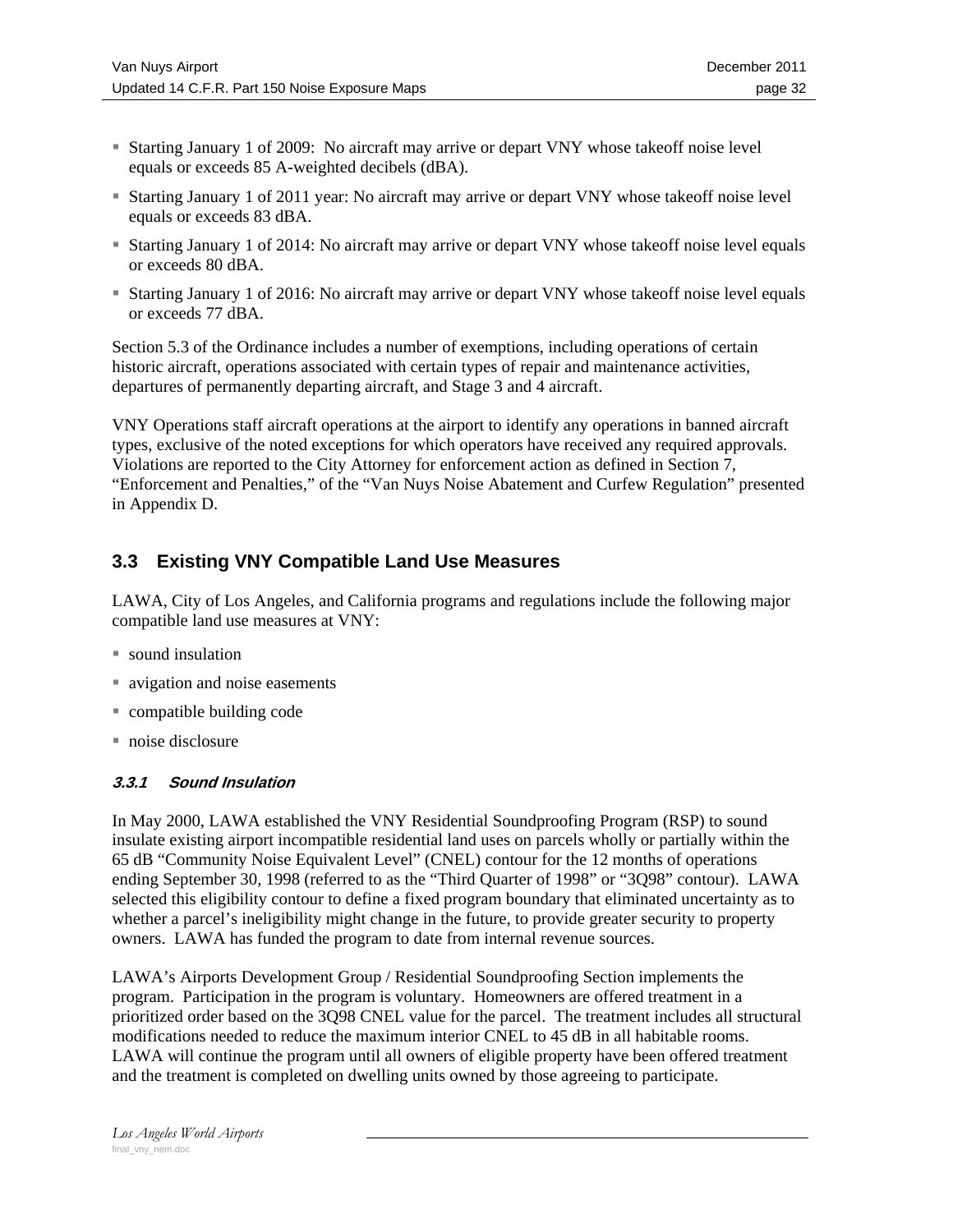The following list summarizes key elements of the program's implementation status

- 1,048 total dwelling units are within the program eligibility contours:
- 726 dwelling units have been sound insulated
- 12 units where the owners have declined participation in program
- 117 unit's owners have not responded to multiple notices from LAWA inviting them to participate, which LAWA has interpreted as a de facto decline of the offer
- 1 unit was determined to be ineligible due to code deficiency because of substandard construction
- 139 dwelling units are vacant parcels or ineligible because construction occurred since LAWA initiated the program, which also is after the October 1, 1998 cut-off date for federal funding for mitigation of noise-sensitive land uses. $^{28}$
- 53 remaining units are scheduled to be sound insulated before the end of 2011. The owner of each unit has signed a contract with LAWA to participate in the program and the BOAC has authorized the funding. [It is anticipated that the sound insulation work will have started on these projects by the time this document is sent to the FAA and that final document will be updated as appropriate.]

LAWA has funded the sound insulation program to date from internal revenue sources, at a total cost of approximately \$11 million. LAWA estimates that sound insulating the 53 remaining units (assuming the offer acceptance rate is equal to the historic average) will bring the total program cost to approximately \$12 million and that the treatment will be completed by June 30, 2012.

The land use analyses presented in this document take into account the status of the sound insulation program within the updated existing and forecast case NEM contours. Based on the preceding summary of program status, which indicates all eligible property units will have been offered treatment before the end of 2011, all the dwelling units within the program boundary are considered compatible for Part 150 purposes, depicted as such in the NEM figures, and counted as such in NEM tabular counts.

As discussed under Part 150 NCP Compatible Land Use Measure 2 in Section 3.4.1 and in the FAA's Record of Approval (ROA) for the VNY NCP (presented in Appendix B), FAA approved a sound insulation program as a formal Part 150 NCP element. The FAA approval excludes homes constructed after September 30, 1998 and homes that LAWA has already treated. The FAA approval also notes that federal funding is contingent on LAWA preparation and FAA acceptance of updated NEMs to identify properties eligible for inclusion. This final requirement is a principal purpose of this update to the VNY NEMs

## **3.3.2 Avigation and Noise Easements**

Property owners must sign an "avigation and noise easement" to receive sound insulation treatment.

### **3.3.3 Compatible Building Code**

The City of Los Angeles Municipal Code sets the following acoustical standards for new construction and for alterations and additions to existing structures:

<sup>&</sup>lt;sup>28</sup> The FAA's policy published in the Federal Register April 3, 1998 (Volume 63, Number 64), states that the FAA will not approve federal funding to mitigate noise-sensitive land uses constructed after October 1, 1998.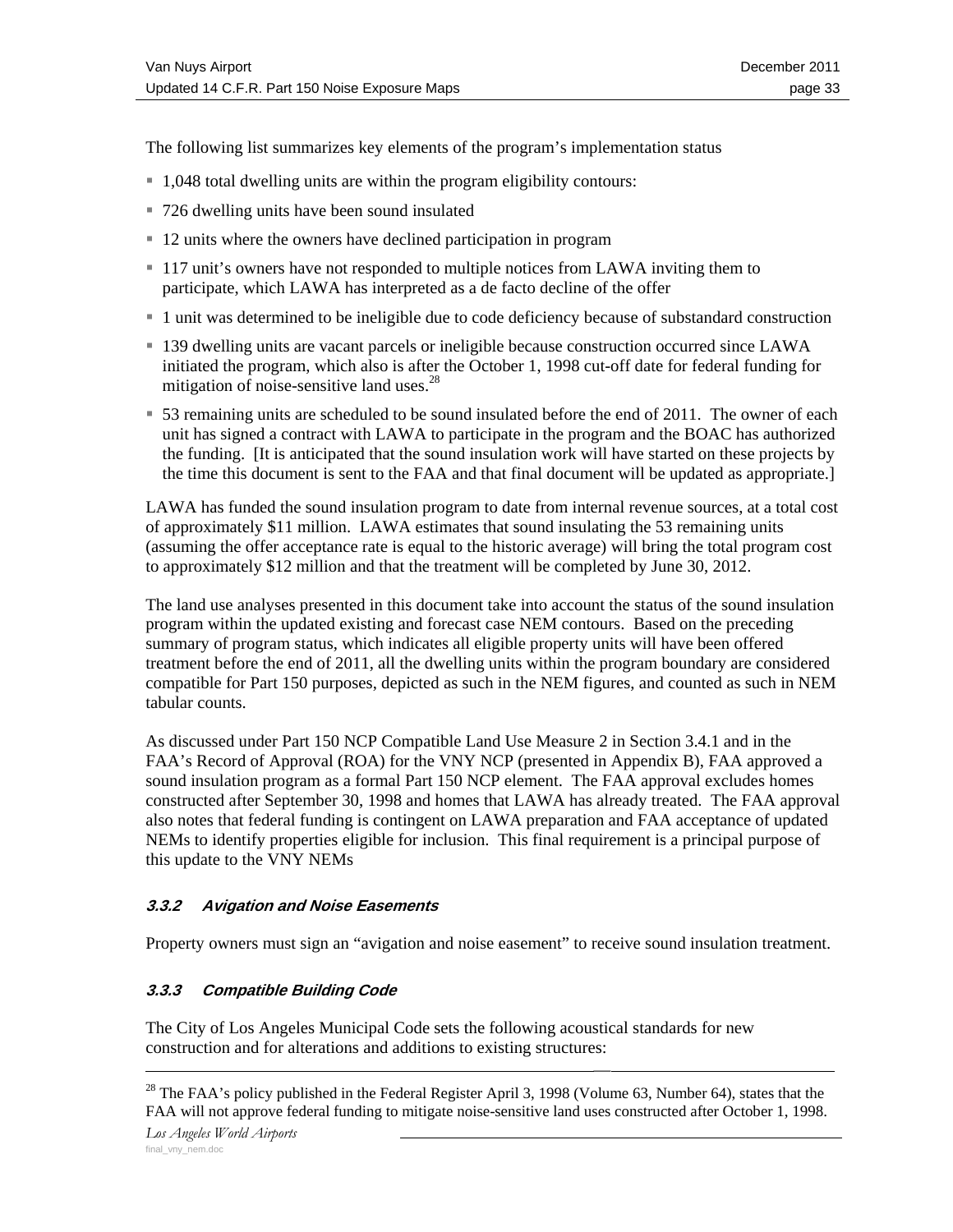#### **91.1208.8. Exterior Sound Transmission Control.**

**91.1208.8.1. Application consistent with local land-use standards.** All structures identified in Section 91.1208.1.1<sup>29</sup> located in noise critical areas, such as proximity to highways, county roads, city streets, railroads, rapid transit lines, airports or industrial areas shall be designed to prevent the intrusion of exterior noises beyond prescribed levels. Proper design shall include, but shall not be limited to, orientation of the structure, setbacks, shielding and sound insulation of the building itself.

**91.1208.8.2. Allowable interior noise levels.** Interior noise levels attributed to exterior sources shall not exceed 45db in any habitable rooms, classrooms, residential care facilities and places of worship. The noise metric shall be either the day-night average sound level  $(L_{dn})$  or the community noise equivalent level (CNEL), consistent with the noise element of the local general plan.

 Worst-case noise levels, either existing or future, shall be used as the basis for determining compliance with this section. Future noise levels shall be predicted for a period of at least 10 years from the time of building permit application.

**91.1208.8.3. Airport noise sources.** Residential structures and all other structures identified in Section 91.1208.1.1 located where the annual  $L_{dn}$  or CNEL (as defined in Title 21, Subchapter 6, California Code of Regulations) exceeds 60db, shall require an acoustical analysis showing that the proposed design will achieve prescribed allowable interior level.

**EXCEPTION:** New single family detached dwellings and all non-residential noise sensitive structures located outside the noise impact boundary of 65db CNEL are exempt from Section 91.1208.

 Alterations or additions to all noise sensitive structures, within the 65db and greater CNEL shall comply with the Section 91.1208. If the addition or alternation cost exceeds 75% of the replacement cost of the existing structure, then the entire structure must comply with Section 91.1208.

For public-use airports or heliports, the L<sub>dn</sub> or CNEL shall be determined from the Aircraft Noise Impact Area Map prepared by the Airport Authority. For military bases, the  $L_{dn}$  shall be determined from the facility Air Installation Compatible Use Zone (AICUZ) plan. For all other airports or heliports, or public-use airports or heliports for which a land-use plan has not been developed, the L<sub>dn</sub> or CNEL shall be determined from the noise element of the general plan of the local jurisdiction.

 When aircraft noise is not the only significant source, noise levels from all sources shall be added to determine the composite site noise level.

**91.1208.8.4. Other noise sources.** All structures identified in Section 91.1208.1.1 located where the  $L<sub>dn</sub>$  or CNEL exceeds 60db shall require an acoustical analysis showing that the proposed design will limit exterior noise to the prescribed allowable interior level. The noise element of the local general plan shall be used to the greatest extent possible to identify sites with noise levels potentially greater than 60db.

**91.1208.8.5. Compliance.** Evidence of compliance shall consist of submittal of an acoustical analysis report, prepared under the supervision of a person experienced in the field of acoustical engineering, with the application for a building permit for all structures identified in Section 91.1208.1.1 or the use of prescriptive standards for residential structures in the Los Angeles County Building Code Manual. The report shall show topographical relationships of noise sources and dwelling sites, identification of noise sources and their characteristics, predicted noise spectra and levels at the exterior of the proposed structure considering present and future land usage, basis for the prediction (measured or obtained from published data), noise attenuation measures to be applied, and an analysis of the noise insulation effectiveness of the proposed construction showing that the prescribed interior level requirements are met.

 $29$  91.1208.1.1. Purpose and scope. The purpose of this section is to establish uniform minimum noise insulation performance standards to protect persons within new hotels, motels, dormitories, residential care facilities, apartment houses, dwellings, private schools, and places of worship from the effects of excessive noise, including but not limited to, hearing loss or impairment and interference with speech and sleep.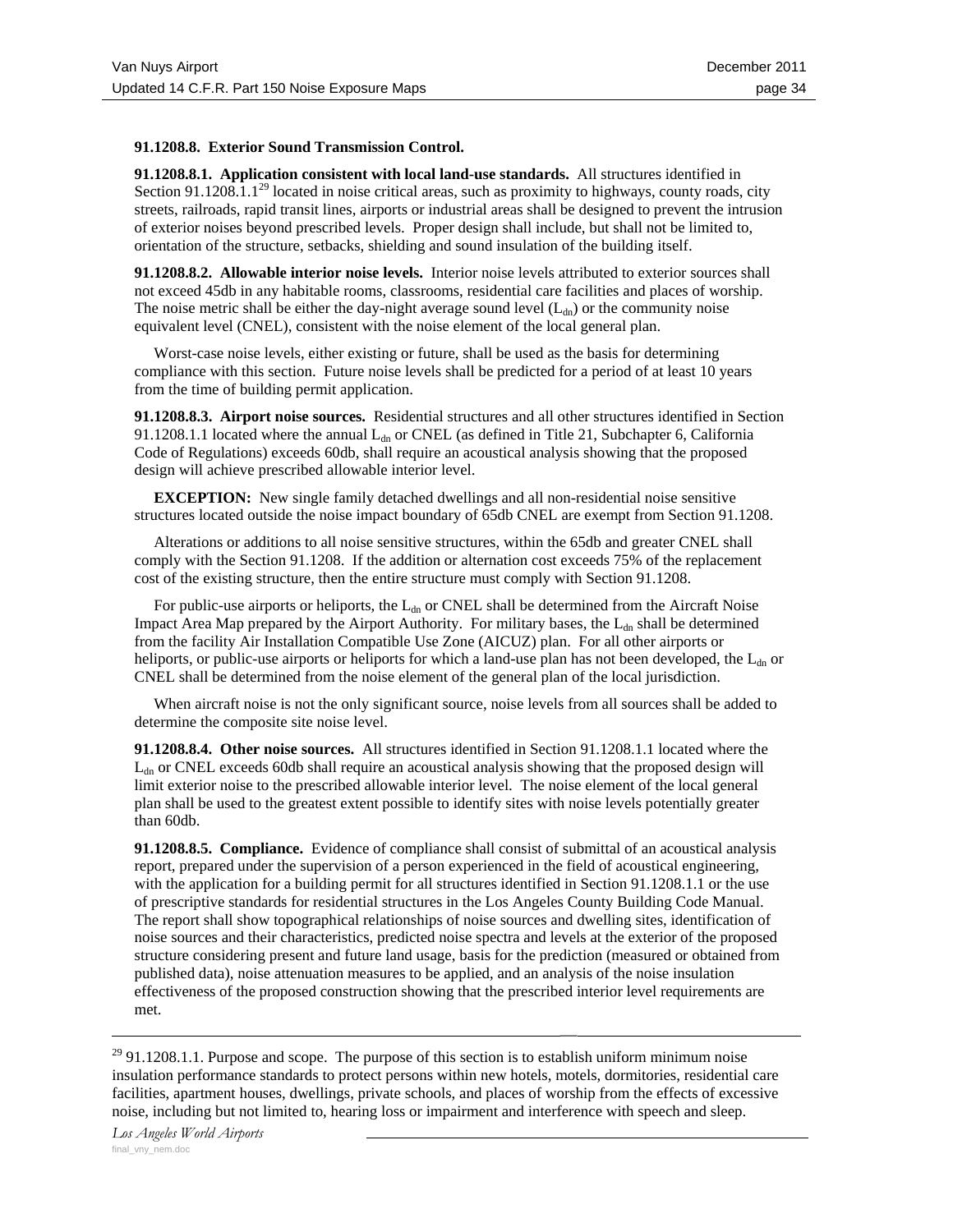If interior allowable noise levels are met by requiring that windows be unopenable or closed, the design for the structure must also specify ventilation or air-conditioning system to provide a habitable interior environment. The ventilation system must not compromise the interior room noise reduction.

**91.1208.8.6.** Appendix Chapter 12, Section 1208A.8.6 of the C.B.C. is hereby adopted by reference.

### **3.3.4 Noise Disclosure**

Section 11010 of the California Business and Professions Code requires any person who intends to offer subdivided lands within California for sale or lease to file with the Department of Real Estate an application for a public report that includes, among other things, the location of all existing airports and of all proposed airports shown on the general plan of any city or county located within 2 statute miles of the subdivision. A copy of the report must be given to the prospective purchaser by the owner, subdivider, or agent prior to the execution of a binding contract or agreement for the sale or lease of any lot or parcel in a subdivision or upon request by any member of the public.

If the property to be subdivided is located within an airport influence area (e.g., within the 65 dB CNEL contour at VNY), the following statement shall be included in the notice of intention:

#### NOTICE OF AIRPORT IN VICINITY

This property is presently located in the vicinity of an airport, within what is known as an airport influence area. For that reason, the property may be subject to some of the annoyances or inconveniences associated with proximity to airport operations (for example: noise, vibration, or odors). Individual sensitivities to those annoyances can vary from person to person. You may wish to consider what airport annoyances, if any, are associated with the property before you complete your purchase and determine whether they are acceptable to you. (B) For purposes of this section, an "airport influence area," also known as an "airport referral area," is the area in which current or future airportrelated noise, overflight, safety, or airspace protection factors may significantly affect land uses or necessitate restrictions on those uses as determined by an airport land use commission.

The California Department of Transportation Legal Division interprets existing law to require sellers of residential property to provide a notice of proximity to airports to prospective buyers, as reported in the California Airport Land Use Planning Handbook:<sup>30</sup>

Another important form of buyer awareness measures represented in ALUC policies are real estate disclosure statements. California state real estate law requires that sellers of real property disclose "any fact materially affecting the value and desirability of the property" (California Civil Code, Section 1102.1(a)). While this general requirement leaves to the property seller the decision as to whether airportrelated information constitutes a fact warranting disclosure, other sections of state disclosure law specifically mention airports.

Section 1102.17 of the Civil Code says that: "The seller of residential real property subject to this article who has actual knowledge that the property is affected by or zoned to allow industrial use described in Section 731a of the Code of Civil Procedure shall give written notice of that knowledge as soon as practicable before transfer of title."

Section 731a of the Code of Civil Procedure then specifies: "Whenever any city, city and county, or county shall have established zones or districts under authority of law wherein certain manufacturing or commercial or airport uses are expressly permitted, except in an action to abate a public nuisance brought

<sup>&</sup>lt;sup>30</sup> "California Airport Land Use Planning Handbook," State of California Department of Transportation Division of Aeronautics, January 2002.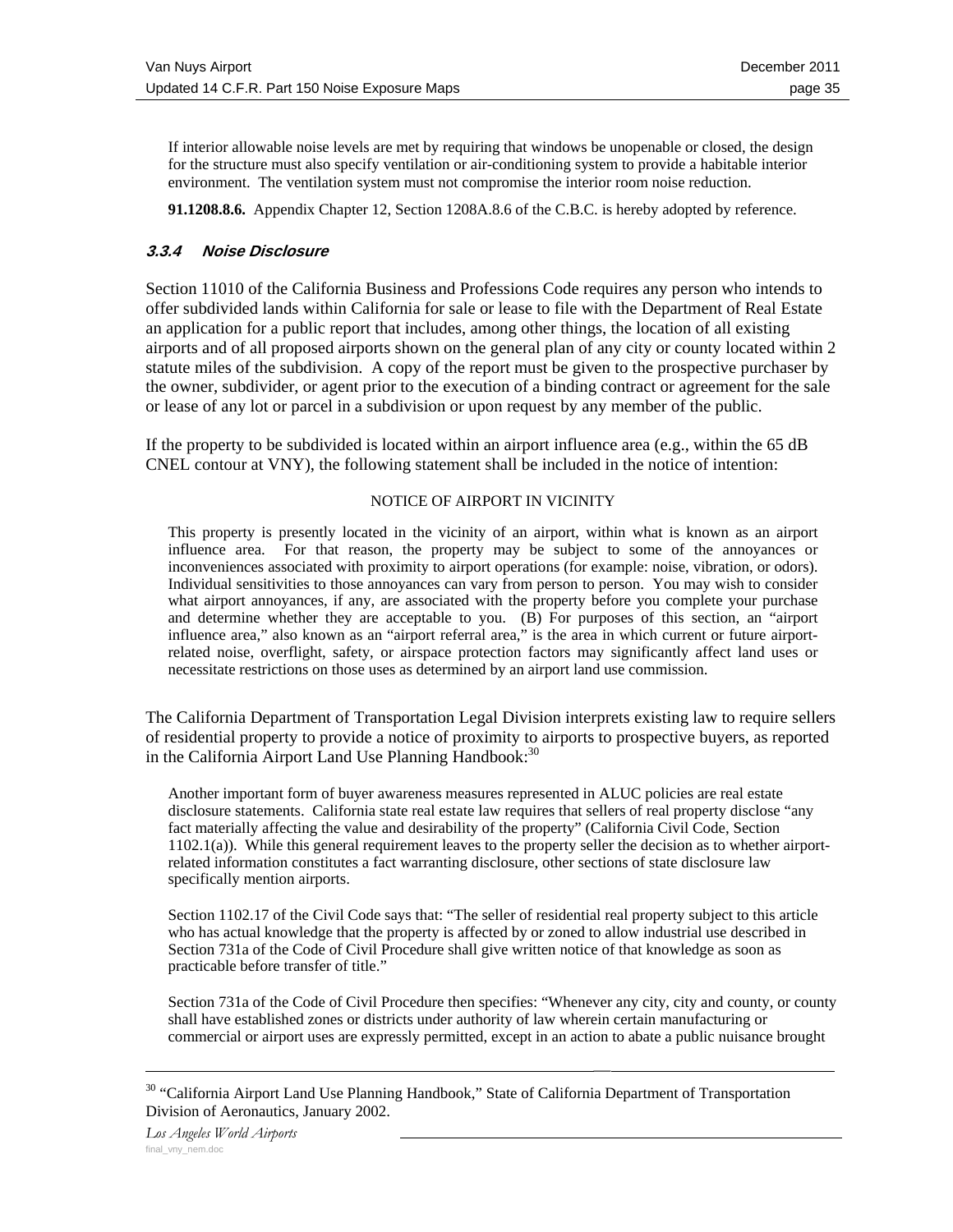in the name of the people of the State of California, no person or persons, firm or corporation shall be enjoined or restrained by the injunctive process from reasonable and necessary operation in any such industrial or commercial zone or airport of any use expressly permitted therein, nor shall such use be deemed a nuisance without evidence of the employment of unnecessary and injurious methods of operation…."

The interpretation of the Department of Transportation Legal Division is that these sections of the law establish a requirement for disclosure of information regarding the effects of airports on nearby property provided that the seller has "actual knowledge" of such effects. ALUCs have particular expertise in defining where airports have effects on surrounding lands. ALUCs thus can give authority to this disclosure requirement by establishing a policy indicating the geographic boundaries of the lands deemed to be affected by airport activity. In most cases, this boundary will coincide with commission's planning boundary for an airport (the airport area of influence). Furthermore, ALUCs should disseminate information regarding their disclosure policy and its significance by formally mailing copies to local real estate brokers and title companies. Having received this information, the brokers would be obligated to tell sellers that the facts should be disclosed to prospective buyers.

# **3.4 VNY Part 150 Study**

As discussed in Section 1, LAWA made a combined NEMs and NCP submission to the FAA in August 2003. FAA found the NEMs in compliance on April 4, 2009 and executed a Record of Approval (ROA) for the proposed NCP actions effective October 16, 2009.<sup>31</sup>

LAWA proposed 35 NCP measures, in five categories: (1) four land use measures, (2) seven helicopter noise abatement measures, (3) four fixed-wing noise abatement procedures, (4) 13 program implementation measures, and (5) seven "use-restriction" measures. Sections 3.4.1 through  $3.4.5$  provide brief summaries<sup>32</sup> of the measures in each of these categories, FAA responses in the ROA, and subsequent LAWA actions.

### **3.4.1 Off- and On-Airport Compatible Land Use Measures**

Measure 1: **Adopt an Airport Land Use Commission (ALUC) Airport Comprehensive Land Use Plan (CLUP) for VNY and environs reflecting the provisions of the NCP.** The program will be subject to ongoing monitoring and implementation. *This measure effectively continues the existing ALUC / CLUP process for inclusion as a formal Part 150 NCP element.* 

> **FAA Response in ROA:** *Approved. Amending the various comprehensive plans is within the authority of the land use planning departments. The Federal Government has no control over local land use planning.*

> **Subsequent LAWA Actions:** LAWA c*ontinues the existing ALUC / CLUP process, as discussed in Section 2.2.2 of this document.*

Measure 2: **Sound insulation program for residential properties within 65 dB CNEL.** If any portion of a lot lies within the 65 CNEL then it should be included. Continue acoustical

<sup>&</sup>lt;sup>31</sup> Detailed FAA responses are presented in the full ROA reproduced in Appendix B of this document.

 $32$  Drawn from detailed discussions in Chapter V of the 2003 Part 150 submission.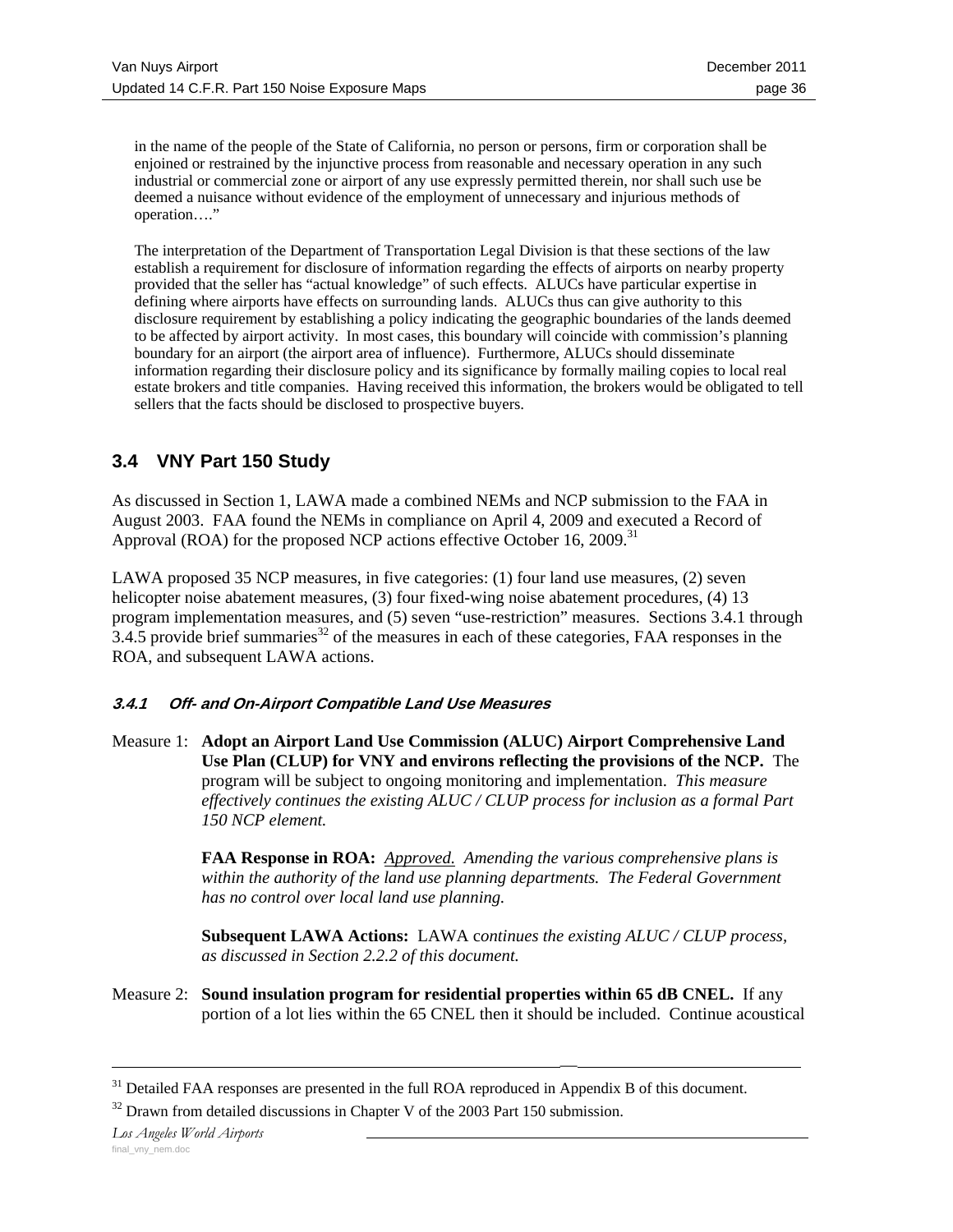insulation program until all dwelling units are insulated. *This measure establishes a sound insulation program as a formal Part 150 NCP element.* 

**FAA Response in ROA:** *Approved for homes constructed before October 1, 1998. The FAA's policy published in the Federal Register April 3, 1998 (Volume 63, Number 64), states that the FAA will not approve Federal funding to mitigate noise-sensitive land uses constructed after October 1, 1998. This element would improve land use compatibility in the vicinity of the airport. The NEM/NCP updated information states approximately 232 homes per year are being insulated. Since the time the NCP was completed, it is estimated that somewhere near 900 homes need to be insulated. Structures recommended for inclusion in the program and the scope of the program will be required prior to approval for federal funding.* 

*In order to be eligible for federal funding, the project is subject to FAA order 5100.38C. Homes that have already been acoustically treated by the City of Los Angeles prior to approval of the Part 150 study cannot be eligible for federal AIP or PFC funding.* 

**Subsequent LAWA Actions:** *LAWA is continuing with the existing sound insulation program, as discussed in Section 3.3.1 of this document. One purpose of this update to the VNY NEMs is to identify ongoing program boundaries that are consistent with FAA funding criteria.*

Measure 3: **Ensure compatibility of additional development within the airport noise impact area.** Adopt measures to restrict the introduction of new housing within the projected 65 dB CNEL, unless such property is sound insulated and an avigation easement granted in favor of the airport. Maintain and monitor the General Plan over time to assure airport/community compatibility. Encourage owners of undeveloped land to voluntarily develop the property consistent with California State Noise Standards. *This measure effectively continues existing compatible land use control measures (i.e., building code, easements, and disclosure) for inclusion as a formal NCP element.* 

> **FAA Response in ROA:** *Approved with respect to preventing the introduction of new housing.*

> *The portion of this measure that permits new noncompatible development within the [CNEL] 65 dB, even with sound attenuation and/or easement, is inconsistent with the FAA's guidelines and 1998 policy and is disapproved for purposes of Part 150. This decision relates to the measure's consistency with the purposes of Part 150. This measure is within the authority of LAWA and local planning jurisdiction. The Federal Government has no control over local land use planning.*

> **Subsequent LAWA Actions:** *LAWA continues implementation of existing compatible land use control measures (i.e., building code, easements, and disclosure) outside of Part 150, as discussed in Section 3.3.*

Measure 4: **On-airport construction and capital improvement that contribute to noise abatement.** (A) Construct airfield improvements shown on the current airport layout plan to improve safety and convenience, which might lead to reduced delays, unnecessary ground idling, conflicting flight paths, and other types of activity that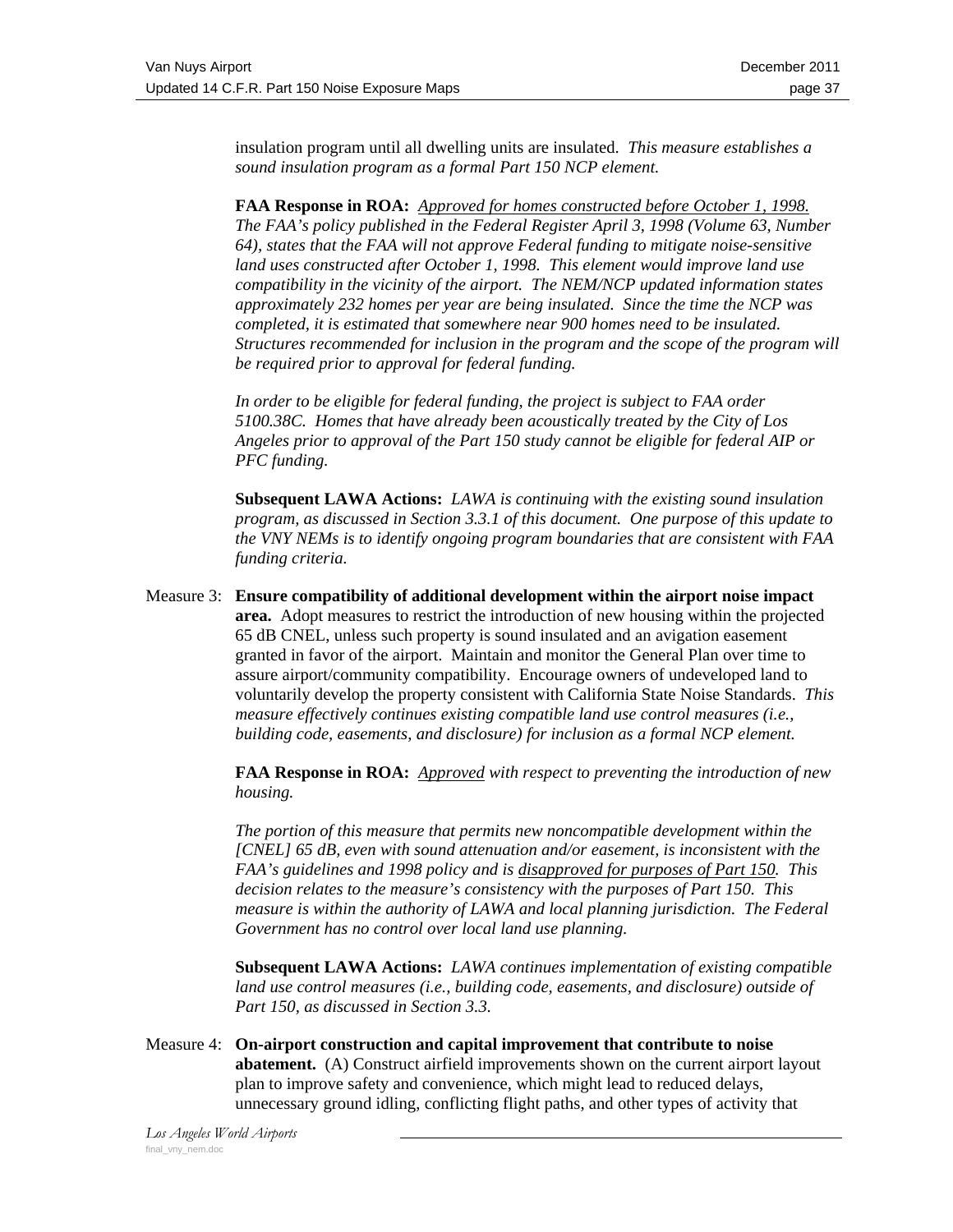increase noise exposure. (B) Develop neighborhood enhancement projects focused on noise mitigation (e.g. sound walls, landscaping). (C) Construct a hush house on the airfield to suppress jet engine maintenance noise, with the location determined after further study.

**FAA Response in ROA:** *Disapproved. Part A – The NCP indicates this measure is to improve airfield efficiency, not to improve noise although it states there may be secondary noise benefits that are not quantified. Parts B and C – the NCP appears to present these as potential noise mitigation concepts, but does not include any quantitative analysis regarding the expected decibel / CNEL reduction in noise. The NCP also does not indicate where these types of ground noise mitigating barriers should be located to improve the noise environment to residences near the airport, nor the number of residences or residents expected to benefit. The FAA cannot determine how the measure contributes to improving the noise benefit around the airport.*

**Subsequent LAWA Actions:** *None.*

### **3.4.2 Helicopter Noise Abatement Measures**

Measure 5: **Formulate and adopt local plans and ordinances to regulate the establishment and operation of new helicopter landing facilities in the general area.** Monitor, maintain, and adjust plans and ordinances over time.

> **FAA Response in ROA:** *Approved for study. The NCP indicates in several meeting minutes, which are open for public comment, that helicopter operations are problematic around VNY. The helicopter study, while completed in 1991, provides some insight into the MSL altitude at which helicopters fly due to glide slope, fixed wing patterns, and separation requirements.*

*That portion of the measure that recommends adoption of local plans and ordinances as necessary to regulate the establishment and operation of new helicopter landing facilities is disapproved.* 

**Subsequent LAWA Actions:** *LAWA continues to monitor helicopter compliance with existing noise abatement operating procedures described in Section 3.2.3, and to communicate as appropriate with helicopter operators, residents, and the FAA. LAWA also assessed helicopter use restrictions in the 14 C.F.R. Part 161 study, as discussed in Section 3.5.*

Measure 6: **Increase altitude of west-side helicopter operations.** Investigate whether to encourage helicopter pilots operating west of VNY to increase their altitude 300 feet which may be accommodated under the existing Burbank glideslope.

> **FAA Response in ROA:** *Disapproved. The FAA review indicates that changing the altitude of helicopters in the area would increase complexity for both controllers and pilots. It has been discussed with pilots and controllers who have indicated it would be difficult to implement and add complexity to the congested airspace. Because the NCP did not include a quantitative analysis, and the narrative indicates the proposal would likely derive benefits outside of the sponsor's selected CNEL noise contour study area, implementation would not be justified for purposes of noise mitigation.*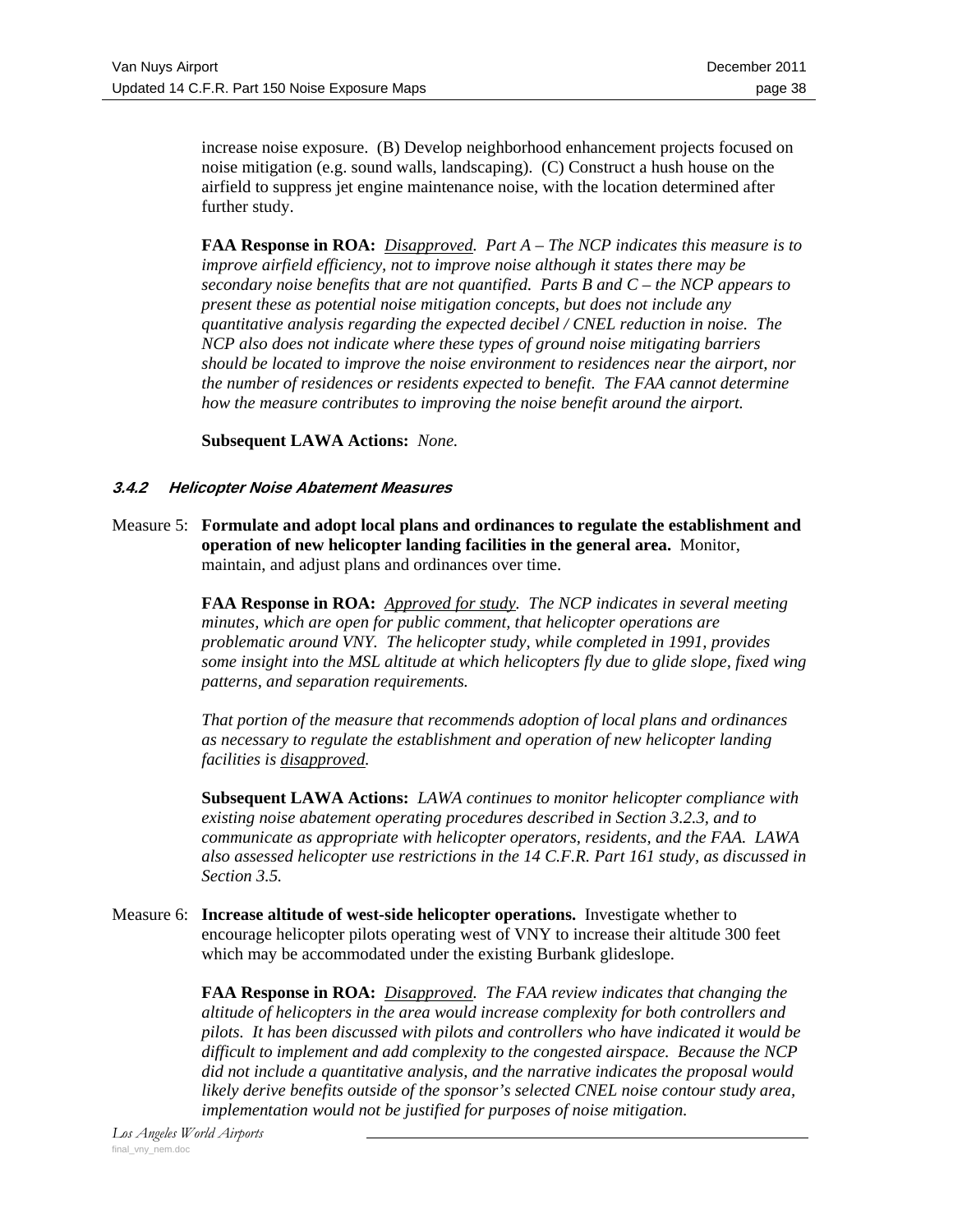**Subsequent LAWA Actions:** *LAWA assessed helicopter use restrictions in the 14 C.F.R. Part 161 study, as discussed in Section 3.5, and determined they were not justified under benefit-cost and other Part 161 evaluation criteria. LAWA continues to monitor helicopter compliance with existing noise abatement operating procedures described in Section 3.2.3, and to communicate as appropriate with helicopter operators, residents, and the FAA.*

Measure 7: **Conduct testing and research to determine whether a helicopter training facility would be appropriate on the Bull Creek Site.** Such a facility would preclude the need for helicopters to leave the airport to train elsewhere. Any such facility would be limited in the number of operations allowed as determined by further study.

> **FAA Response in ROA:** *Disapproved. The airport has no authority to regulate numbers of operations; such action would be subject to analysis and approval under 14 C.F.R. Part 161. Also, the NCP does not provide sufficient information to determine whether the Bull Creek site would be noise beneficial and there appears to be conflicting information in the helicopter study, which indicates there is opposition to helicopter operations in the Bull Creek area because it is noise-sensitive. Due to the age of the study(ies), updated land use information also would be needed to determine whether there are new noncompatible land use that might be affected should operations be shifted to this site.*

> **Subsequent LAWA Actions:** *LAWA continues to monitor helicopter compliance with existing noise abatement operating procedures described in Section 3.2.3, and to communicate as appropriate with helicopter operators, residents, and the FAA.*

Measure 8: **Improve use of established helicopter routes.** Develop a program to require helicopter operators to fly along established routes, in particular Stagg Street instead of Saticoy Street, and to maximize operations over the least noise sensitive areas such as the industrial development to the east and the Flood Control Basin to the south.

> **FAA Response in ROA:** *Disapproved. FAA review of the recommendation indicates an increase in the use of Stagg Street arrival/departure procedures would create a safety hazard for ATC and it is not acceptable for this reason. Increased use of the Stagg Street route will increase the frequency of traffic crossing over mid-filed and produce unacceptable levels of risk to safety. It also is noted that the documentation states an analysis of benefits was not conducted, and that it is not likely that benefits will occur within the CNEL contours of the official NEMs.*

> **Subsequent LAWA Actions:** *LAWA assessed helicopter use restrictions in the 14 C.F.R. Part 161 study, as discussed in Section 3.5, and determined they were not justified under benefit-cost and other Part 161evaulation criteria. LAWA continues to monitor helicopter compliance with existing noise abatement operating procedures described in Section 3.2.3, and to communicate as appropriate with helicopter operators, residents, and the FAA.*

Measure 9: **Investigate the feasibility of moving the Bull Creek route to the west, over Balboa Boulevard, to reduce noise over residents in the Creek area.** Surface traffic on the Balboa Boulevard route should mask some of the noise from helicopters.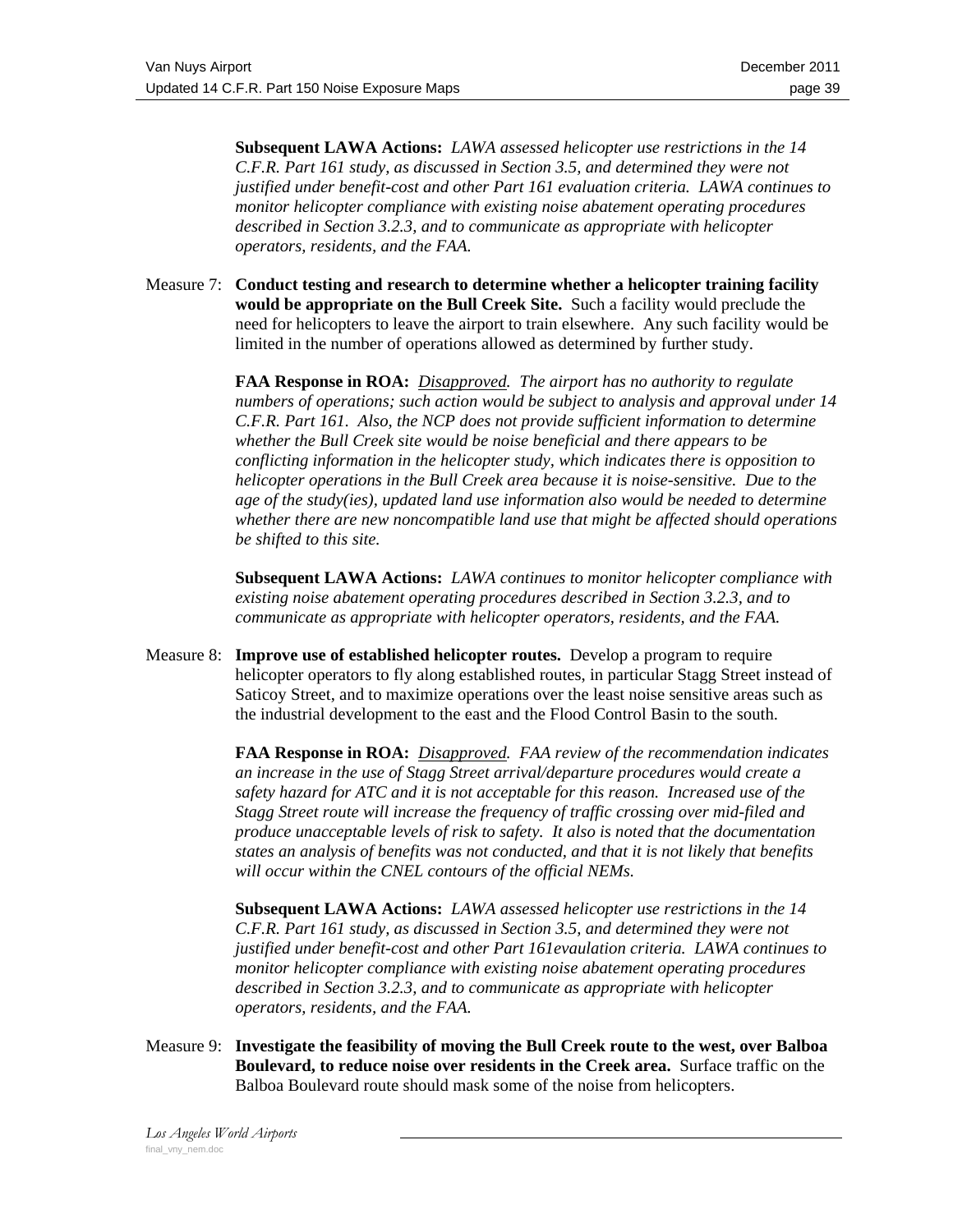**FAA Response in ROA:** *Disapproved. The NCP recommends additional study to determine whether this measure is feasible. The 1991 Helicopter Study suggests the Bull Creek area is noise sensitive, but indicates a shift to Balboa Boulevard would require helicopters to fly over more residential areas and a school, and that more testing is needed to determine whether it is feasible. The NCP should provide more information on the noise benefits or disbenefits of shifting operations to this proposed route. Without more current land use information, it is not possible to tell whether new noncompatible land uses would be impacted or benefitted should the route be shifted.* 

**Subsequent LAWA Actions:** *LAWA continues to monitor helicopter compliance with existing noise abatement operating procedures described in Section 3.2.3, and to communicate as appropriate with helicopter operators, residents, and the FAA.*

Measure 10: **Work toward enactment of an ordinance that would require City-owned helicopters to maintain specified altitudes (depending on fixed-wing conflicts), except when a mission requires a lower altitude or an orbiting maneuver.** Under FAA regulations, helicopters must now be at 500 feet altitude within the VNY Airport Traffic Area (ATA), which extends five miles in all directions from the airport. The ordinance would require helicopters within and outside the ATA to maintain sufficient altitude, particularly when they are transiting an area. The altitude would be determined during the development of the ordinance but, at a minimum, would maintain the 500 feet altitude currently flown in the ATA.

> **FAA Response in ROA:** *Disapproved. This measure recommends a local ordinance to enforce study-related recommended altitudes. Aircraft altitudes may not be established by local ordinance.*

*Any study of possible changes to the airspace in the vicinity of VNY must be conducted in consultation with the FAA's Air Traffic Organization because of the potential impacts on airspace safety and efficiency. Should a study recommend changes in altitude that are demonstrated to be safe, they may be submitted for approval under 14 C.F. R. Part 150. These changes must include a quantified noise benefit to demonstrate the measure meets Part 150 approval criteria.* 

**Subsequent LAWA Actions:** *LAWA assessed helicopter use restrictions in the 14 C.F.R. Part 161 study, as discussed in Section 3.5, and determined they were not justified under benefit-cost and other Part 161evaulation criteria. LAWA continues to monitor helicopter compliance with existing noise abatement operating procedures described in Section 3.2.3, and to communicate as appropriate with helicopter operators, residents, and the FAA.*

Measure 11: **Improve communications between the airport, the FAA, helicopter operators, and residents in an effort to reduce the impact and negative perception of helicopter operations.** Residents would be encouraged to provide as much information as possible regarding helicopter infringements, to increase follow-up by the airport and improve self-policing by helicopter operators and individual pilots.

**FAA Response in ROA:** *Establishing improved communications is approved.*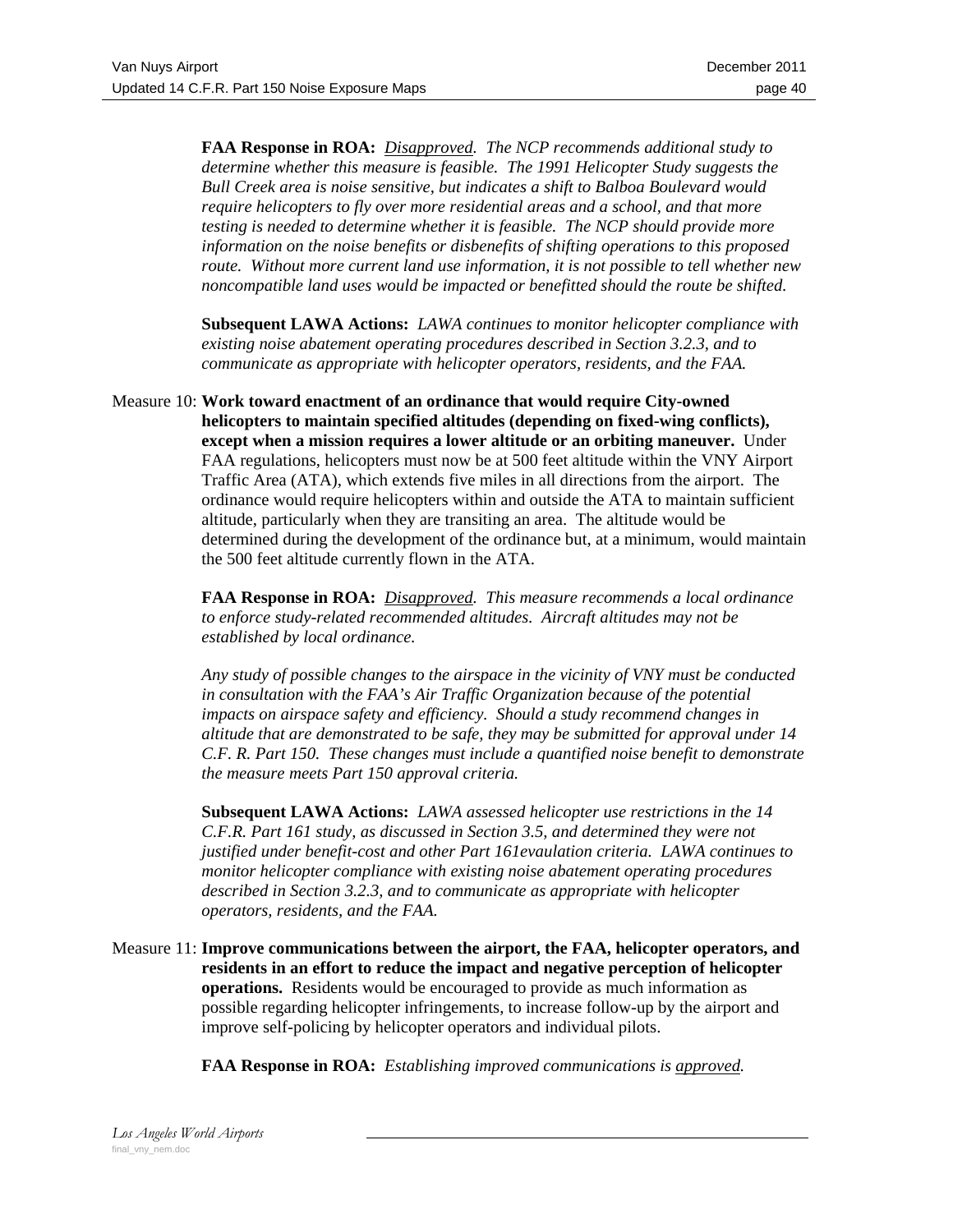*Any recommended change to existing flight procedures not approved in this NCP and any flight procedures or flight tracks not already in place at VNY are disapproved for inclusion in the guidebook. Such changes would need to be separately reviewed, for reasons of aviation safety and efficiency, by the FAA. Noise mitigation measures must be accompanied by an analysis demonstrating their noise benefits. Changes in flight procedures normally also need an appropriate environmental analysis.*

**Subsequent LAWA Actions:** *LAWA continues to monitor helicopter compliance with existing noise abatement operating procedures described in Section 3.2.3, and to communicate as appropriate with helicopter operators, residents, and the FAA.* 

### **3.4.3 Fixed-Wing Noise Abatement Measures**

Measure 12: **Establish noise abatement and departure techniques for all aircraft departing VNY.** Modified or reduced noise takeoff procedures would vary according to aircraft type, size, and weight. Some aircraft might be required to fly a steeper takeoff profile while others would find it necessary to use a more shallow profile. The takeoff parameters for aircraft would be established through continuous measurement of individual aircraft noise levels using approved manufacturers or NBAA procedures.

> **FAA Response in ROA:** *Approved as voluntary*. *Exhibits 2 and 3 [of the 2003 NCP submission] provide benefits information of implementing the Fly Friendly program. That program could benefit several thousand people within the CNEL 65 dB contour.*

**Subsequent LAWA Actions:** *As discussed in Section 3.2.1, LAWA is pursuing enhancements to the voluntary Fly Friendly target noise level program that includes updated departure noise level targets and a positive incentive recognition program.*

Measure 13: **Implement noise abatement and departure procedures.** This measure implements the intent of Measure 12; it was included in the Part 150 separately for the purposes of incorporating the results of adopting NCP "Scenario No. 9," which assumed the use of reduced take-off thrust power settings within safety levels for all jet departures and prohibit aircraft having Part 36 takeoff noise levels in excess of 74 dBA (excluding emergency flights), between the hours of 10:00 pm and 7:00 am.

> **FAA Response in ROA:** *The measure related to existing procedures continuing at the airport on a voluntary basis is approved as voluntary. The NCP narrative indicates this measure is effective and provides a quantifiable noise benefit.*

> *Any changes to the voluntary nature of the Fly Friendly program or adjustments to flight profiles are disapproved. Such changes need to be separately reviewed, for reasons of aviation safety and efficiency by the FAA. Part 161 applies to measures that would reduce the total number or hours of Stage 2 or Stage 3 aircraft operations at the airport. Extending the curfew hours would require compliance with 14 C.F.R. Part 161 and the Airport Noise and Capacity Act of 1990 (ANCA), 49 U.S.C. 47524(b).*

**Subsequent LAWA Actions:** *As discussed in Section 3.2.1, LAWA is pursuing enhancements to the voluntary Fly Friendly target noise level program that includes updated departure noise level targets and a positive incentive recognition program.*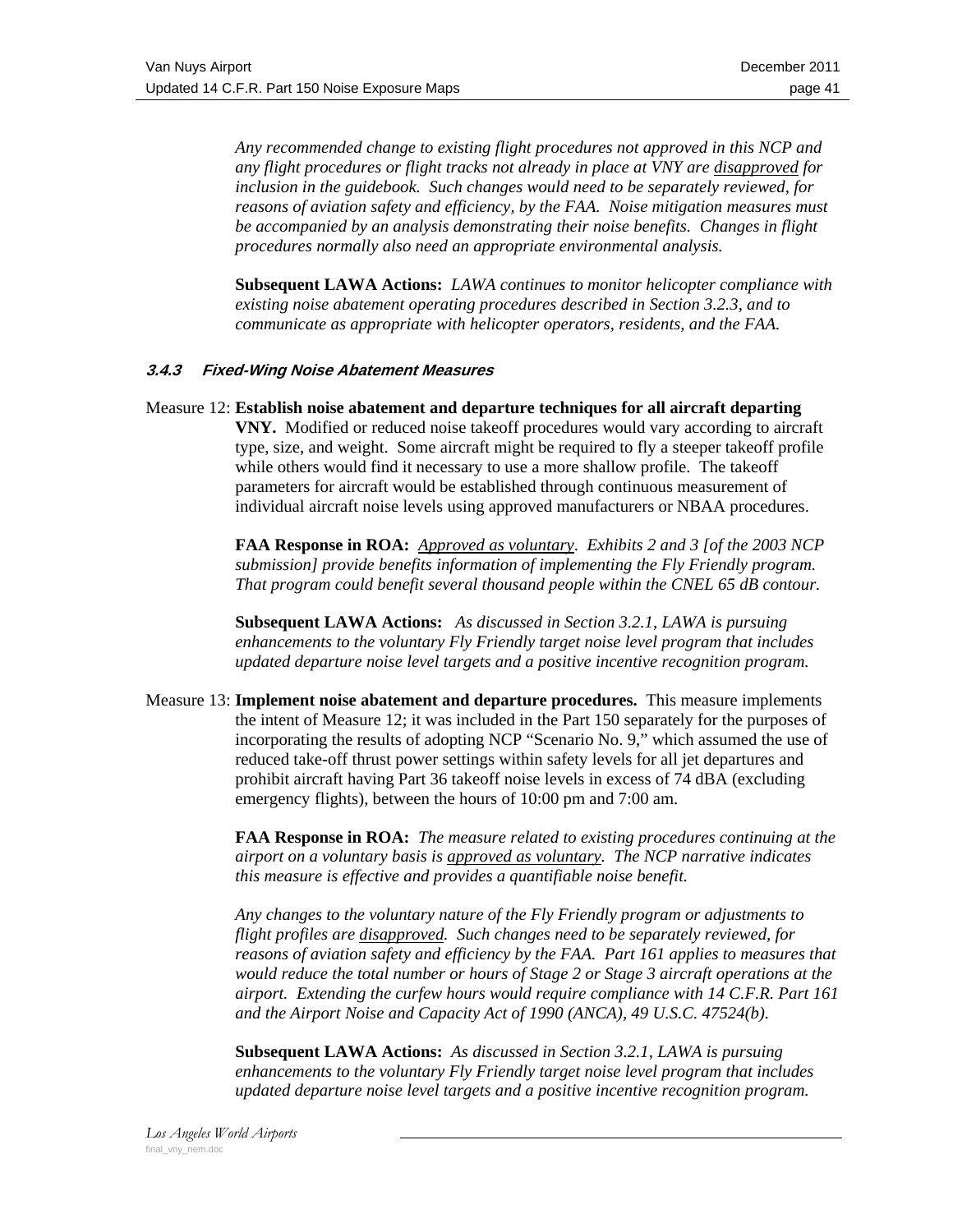- Measure 14: **Update on-airfield noise abatement signage.** Re-sign the airport at every departure point/intersection with signs that can be read day and night that provide the following:
	- **Please Fly Quietly**
	- **Departing South: No Turns Before the Flood Basin**
	- **Departing North: No Turns Before 1,800 MSL**

 On intersection signs only, the following words should be included: *Intersection Departures Are Not Allowed Between 10:00 pm and 7:00 am.* Implement immediately with larger, clearer signs being posted at every run-up area describing recommended noise abatement procedures, including altitudes and locations at which turns should be initiated after departure, and noise sensitive areas to be avoided.

**FAA Response in ROA:** *Approved for procedures already in effect at the airport.* 

*Location of the signs, to ensure airfield safety, and final wording on signage must be separately approved as part of implementing the measure and may make voluntary measures mandatory. This measure should remind pilots of the noise abatement procedures in place and is considered a program management tool. It is intended to improve compliance with voluntary noise abatement procedures already in place.*

**Subsequent LAWA Actions:** *On an ongoing basis, LAWA will consider addition of signs where appropriate to complement those already in place at the airport.*

Measure 15: **Adopt full length runway use policy.** This measure would reiterate the existing "top of the runway" jet departure policy, (taking off at the furthest end of the runway).

> **FAA Response in ROA:** *Disapproved. There is no analysis to demonstrate the measure's noise benefits and the FAA cannot determine how the measure contributes to improving the noise environment around the airport. This disapproval does not prohibit or discourage continuation of existing practices to use the full runway length outside the Part 150 program.*

**Subsequent LAWA Actions:** *LAWA continues the existing voluntary full runway length practices outside the Part 150 program, as discussed in Section 3.2.4.*

### **3.4.4 Program Implementation Measures**

Measure 16: **Establish noise roundtable.** Establish a noise roundtable at VNY to review progress on the implementation of the Part 150 Study. The Roundtable could make adjustments to allow for the implementation of additional noise measures which might be recommended over time, if they become technically and economically feasible.

> The Roundtable will act as a review board for at least two years after the recommendations of Scenario No. 12 (the Ad Hoc Committee recommendations incorporated within Measures 13, 15, 18, 19, 20, 21, 24, and 26) and Scenario No. 9 are fully implemented, with the understanding that the Part 150 Study would be continued.

> The Roundtable will hold annual meetings, or more frequently as warranted, to discuss the status of the Part 150 program, recommended adjustments, and complaints with airport users and the affected community. LAWA will monitor aircraft noise levels and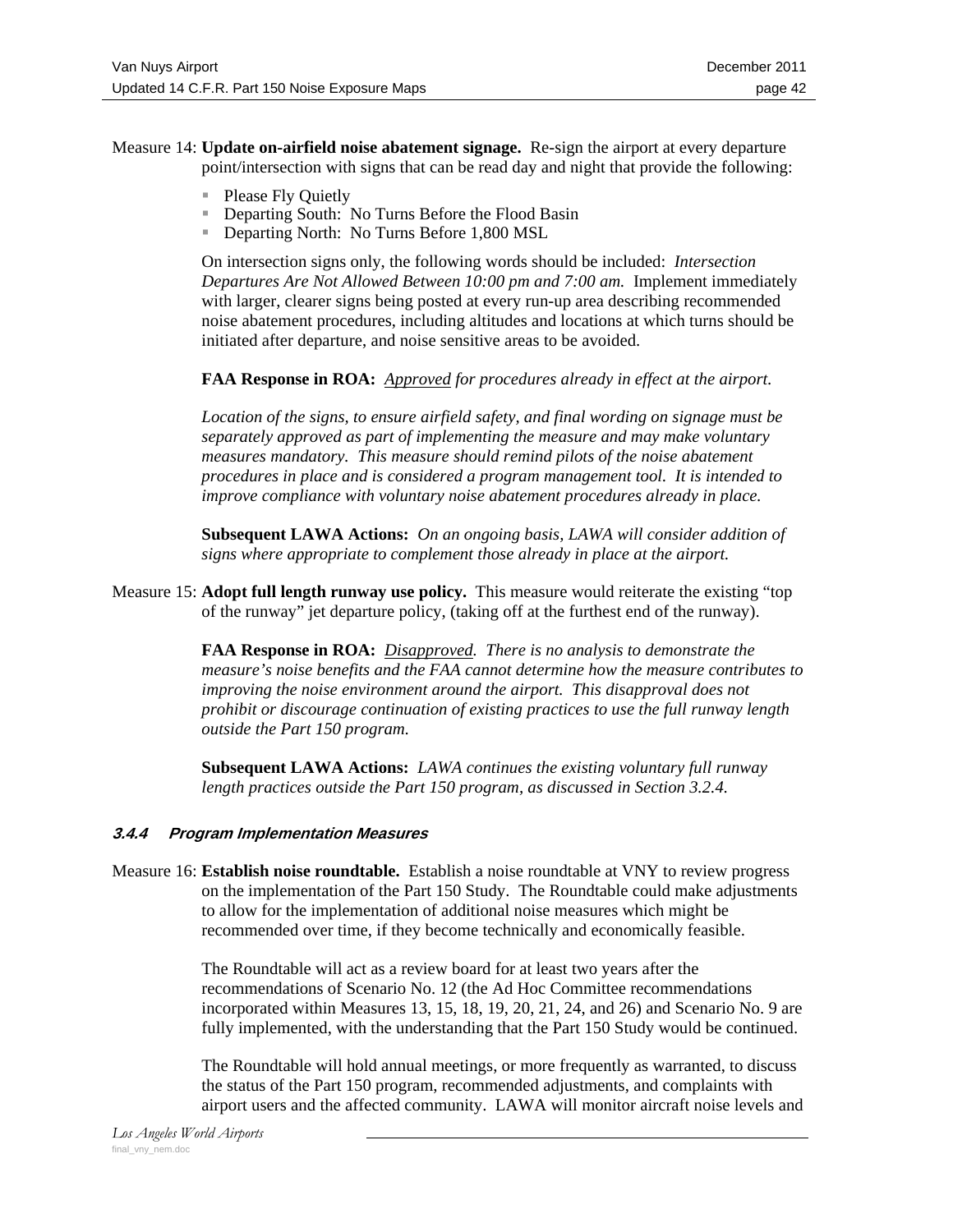airport activity to determine if significant unexpected changes have occurred to the base year NEM, and to determine if the Part 150 program is being successfully implemented.

**FAA Response in ROA:** *Approved. The Noise Roundtable can act as a forum for discussion of noise issues and assist in tracking NCP progress. The Noise Roundtable has no authority to make adjustment to NCP measures. It may make recommendations to the airport operator for changes to VNY's existing NCP.*

**Subsequent LAWA Actions:** *LAWA continues to use the VNY Citizens Advisory Council (CAC) for regular public presentation and discussion of noise issues.*

- Measure 17: **Establish noise management monitoring system.** Establish a noise management monitoring and flight track system with software and database that feature the ability to positively identify all aircraft and maintain an automated data system that will provide the following information for jet operations:
	- $\blacksquare$  "N" number sorting by types of jets
	- aircraft type, owner, and pilot
	- Part  $36-3$  (most recent edition) listed noise departure level
	- NBAA, or aircraft manufacturer's noise abatement operation level
	- actual operation noise level recorded by VNY noise monitors

 Calibrate the system to ensure accurate "real time" monitoring of noise abatement procedures for jet departures, and install a radio receiver and recording system that will identify airport tower clearance "N" number and "real time" operation information.

**FAA Response in ROA:** *Approved for purposes of Part 150. This measure would provide data to the airport on existing noise and flight procedures and flight track adherence and implementation, and enable LAWA to improve its ability to monitor the effectiveness of its Part 150 program. Approval of this measure does not obligate the FAA to participate in funding the acquisition or installation of the permanent noise monitors and associated equipment. Note, for the purpose of aviation safety, this approval does not extend to the use of monitoring equipment for enforcement purposes by in-situ measurement of any pre-set noise thresholds.* 

**Subsequent LAWA Actions:** *LAWA has completed the system installation.*

Measure 18: **Establish automated system to provide feedback to citizens.** Establish an automated feedback system to those in the community such that residents are assured that data kept on a daily basis is accurate and reliable. Acquire ANOMS, or a similar system, that has the capability to interface with ARTS 3 data, track aircraft by altitude, provide a hard copy of individual flight information characteristics, and provide automated noise monitoring correspondence capabilities.

> **FAA Response in ROA:** *Approved. This measure would provide data to the airport and enable LAWA to improve its ability to monitor the effectiveness of its Part 150 Program and to address citizen noise queries. Approval of this measure does not obligate the FAA to participate in funding the acquisition of installation of the permanent noise monitors and associated equipment. Note, for the purpose of aviation safety, this approval does not extend to the use of monitoring equipment for enforcement purposes by in-situ measurement of any pre-set noise thresholds.*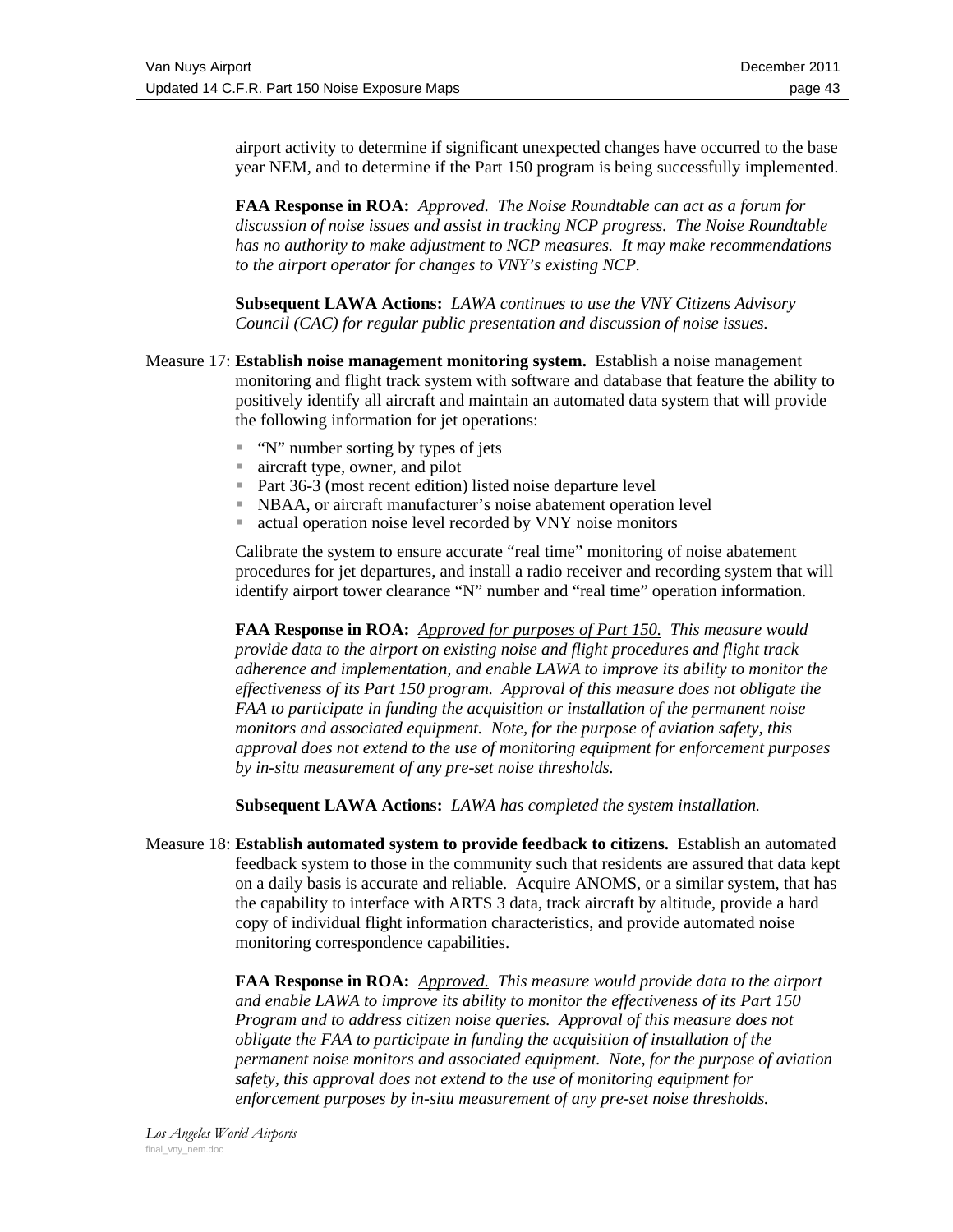**Subsequent LAWA Actions:** *LAWA has completed the system installation.*

Measure 19: **Establish tenant association to promote noise abatement procedures.** Establish a more formalized tenant association willing to communicate with violating pilots to voluntarily comply with the "Fly Neighborly" programs and procedures.

> **FAA Response in ROA:** *Approved in part. This measure intends to use the tenant association to provide reminders to pilots of noise abatement measures already in place at the airport and to improve communications between member tenants and the community.*

> **Subsequent LAWA Actions:** *LAWA continues to use the VNY CAC for regular public presentation and discussion of noise issues. LAWA also requests the opportunity to make presentations at the Van Nuys Airport Association (VNAA) for the stated communications purposes.<sup>33</sup>*

Measure 20: **Request that FAA add a noise abatement message to ATIS broadcast.** Request the FAA, as a partner in this project, change its regional policy to allow local towers to add a brief "Fly Quietly" message to the Automatic Terminal Information System (ATIS) that states: "Due to excessive aircraft noise levels, aircraft operating at VNY should fly in a friendly manner," utilizing NBAA or manufacturer's noise abatement procedures.

> **FAA Response in ROA:** *Disapproved. Revised Order 7110.65, Air Traffic Control, no longer provides for noise abatement advisories. Noise abatement advisories may be published in the Airport Facilities Directory and pilot handouts. Other measures recommended in the NCP for communication with pilots could achieve the same goal.*

**Subsequent LAWA Actions:** *LAWA continues to promote the VNY noise abatement program through other FAA-approved communication vehicles cited in the ROA.*

Measure 21: **Adopt noise-sensitive marketing policy.** Develop and adopt a noise-sensitive marketing policy for VNY that will encourage the voluntary introduction of quieter aircraft into VNY operations and discourage the use of noisier aircraft.

> **FAA Response in ROA:** *Approved as voluntary. Approved for voluntary marketing approaches, as contemplated in this measure. Implementation of this measure is considered to be within the authority of LAWA. Marketing expenses are not eligible for Federal funding assistance. Any mandatory enforcement of this policy would constitute an airport noise and access restriction that may only be adopted after full compliance with the Airport Noise and Capacity Act of 1990 (ANCA), 49 U.S.C. 47524(b), and 14 CFR Part 161.*

> **Subsequent LAWA Actions:** *In lieu of a voluntary marketing approach, LAWA analyzed and proposed a formal phaseout of noisier aircraft under the Part 161 and Noisier Aircraft Phaseout Study discussed in Section 3.5. That study led to the adoption*

<sup>&</sup>lt;sup>33</sup> "VNAA is a collaboration of Van Nuys Airport tenants and supporters working to achieve economic growth and increased public awareness of the general aviation industry." From the VNAA website (http://www.thevnaa.org/mission.html), last accessed 5/18/2011.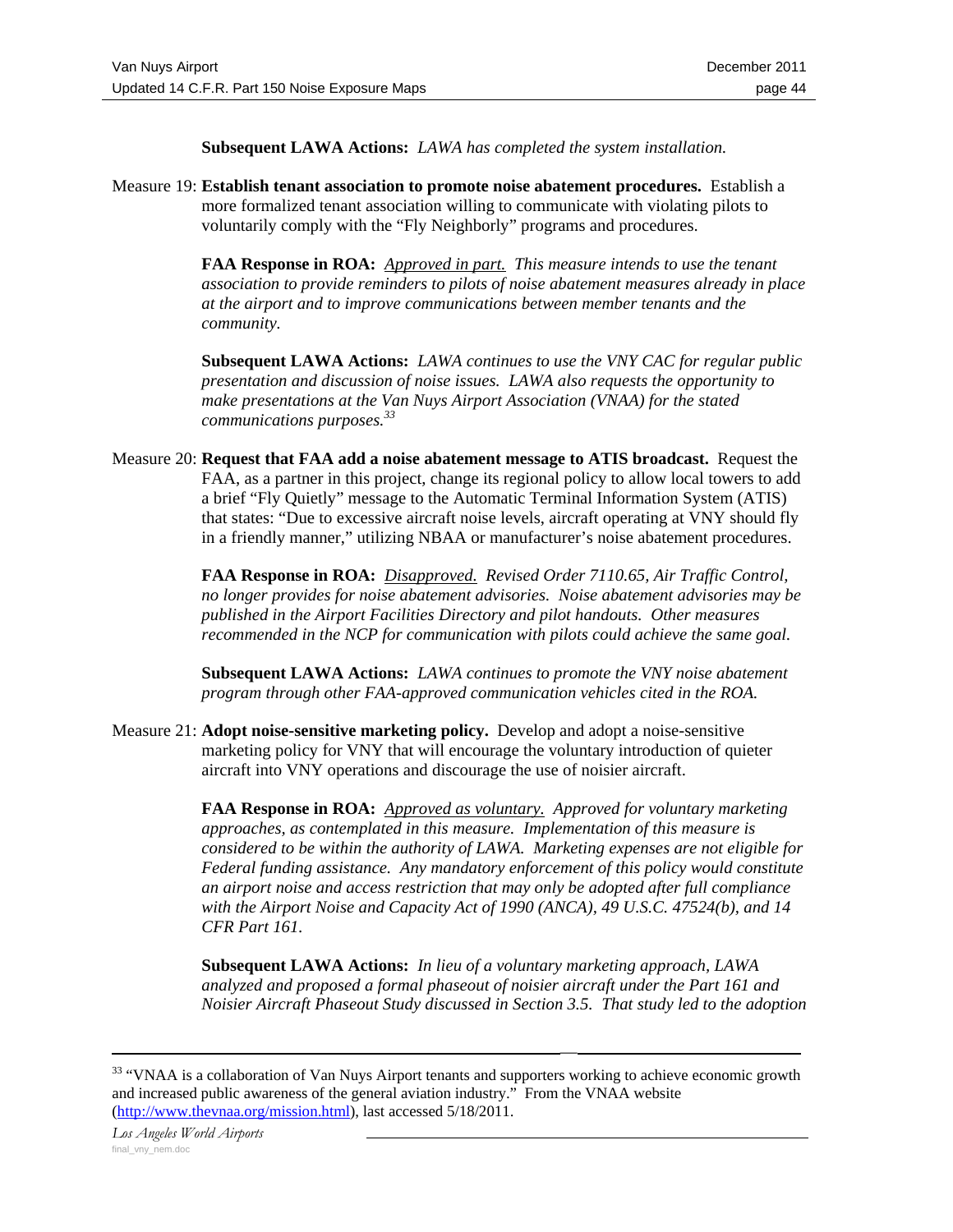*of Los Angeles City Ordinance 181106 (discussed in Section 3.2.8), which implements a four-step decibel-based phaseout based on FAA-published noise levels.*

Measure 22: **Establish relocation financial assistance program.** Develop a program to provide financial assistance to residents interested in moving out of the noise impact area.

> **FAA Response in ROA:** *Approved for noncompatible development that existed as of October 1, 1998. Some proposed elements of this measure may not be eligible for financial assistance. Federal participation is based on the FAA's mitigation policy, published in the Federal Register April 1998. It states that beginning October 1, 1998, the FAA will approve remedial noise mitigation measures, (sound insulation, sales assurance or transaction assurance, etc.) under Part 150 only for noncompatible development that exists as of that date.*

*Noncompatible development that occurred after October 1, 1998, may only be addressed in Part 150 programs with preventive mitigation measures (land use controls, comprehensive plan, zoning regulations, subdivision regulations, building code, etc.). In order for the land acquisition, purchase assurance, sales assurance or transaction assurance to be eligible for federal funding, the project is subject to compliance with FAA Order 5100.38C, paragraph 811. The Federal Relocation Assistance and Real property Acquisition Policies Act also must be followed.*

**Subsequent LAWA Actions:** *LAWA continues to pursue land use mitigation measures discussed in Section 3.3 of this document. Financial assistance at this time is limited to the sound insulation program discussed in Section 3.3.1.*

Measure 23: **Continue noise abatement officer position.** Continue the full-time noise abatement officer position to work with Airport Security to continually monitor jet departures, and report to the Airport Manager and community departure noise levels. The officer will be responsible for operation of the permanent monitoring system, serve as a community liaison on noise issues, coordinate with pilots, collect and respond to noise complaints, and develop a program to improve formal communications with the FAA and aircraft operators on noise abatement procedures. The noise complaint system should be improved to provide greater feedback to operators, and link complaints to noise reduction measures. The function of the noise complaint system should be expanded to pursue noise reduction and not merely used for public relations purposes.

> **FAA Response in ROA:** *Approved. Implementation of this measure is considered to be within the authority of LAWA.*

> **Subsequent LAWA Actions:** *LAWA continues its extensive commitment of staff and other resources to VNY noise compatibility program administration, publicity, implementation, monitoring, enforcement, review, and refinement, as discussed in Section 3.1. This commitment includes multiple noise program staff at VNY.*

Measure 24: **Compile noise abatement information.** Compile available information on noise abatement procedures from manufacturers, pilots, and noise offices at other general aviation airports to be made available to pilots operating at VNY.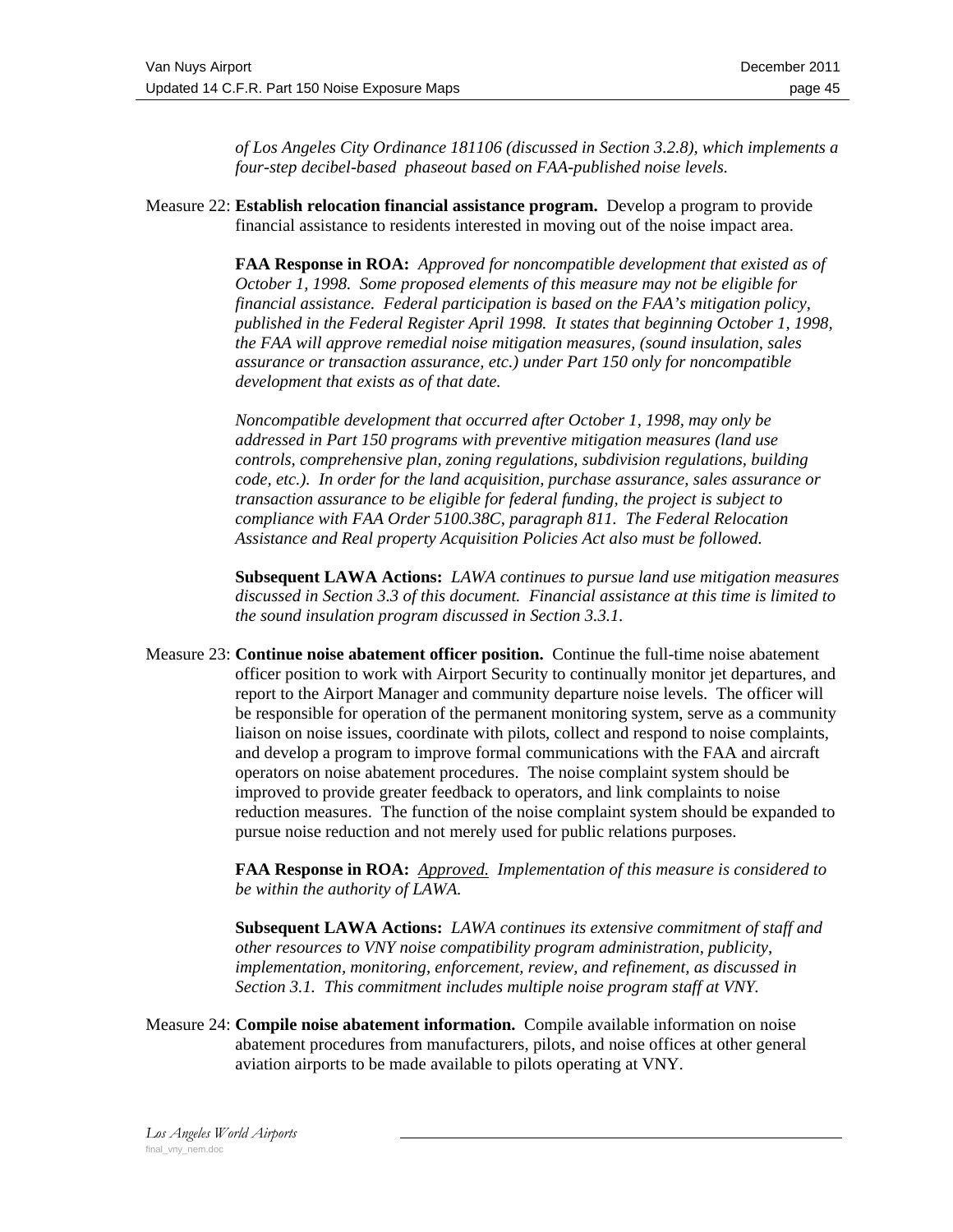**FAA Response in ROA:** *Disapproved. Noise abatement procedures are airport specific and must be evaluated for effectiveness at individual airports. Any new procedures proposed for noise mitigation at VNY may not be implemented prior to study to determine whether they can be implemented safely and efficiently, and whether they are noise beneficial.*

### **Subsequent LAWA Actions:** *None.*

Measure 25: **Seek to raise Burbank glideslope.** Continue coordinated research with the FAA to investigate the feasibility of raising the Burbank Runway 7 glideslope to allow an increase in operating altitude for helicopter and fixed-wing operations at VNY by as much as 1,500 to 2,000 feet, to permit a 1,500 to 2,000 foot above ground level (AGL) minimum helicopter pattern altitude. The Steering Committee recommended that this measure be forwarded to the VNY Helicopter Task Force for consideration. Pending the outcome of the evaluation by the Task Force, this measure would be subject to modification. Ongoing monitoring and implementation should be maintained.

> **FAA Response in ROA:** *Disapproved. While this measure proposes only to maintain communication between the FAA for both BUR and VNY on this issue, the FAA has already examined the feasibility of the proposal. The FAA has concerns regarding the "ripple" effect the change to the glideslope would cause within the Southern California Terminal Radar Control (TRACON) airspace around VNY. Traffic is already constrained by multiple regulated airspace areas and high terrain nearby. Raising the glideslope at BUR would require additional changes to vertical altitude for separation purposes. This will create the loss of significant designated altitude when there is an aircraft executing the Instrument Landing System (ILS) to BUR. Loss of any altitude will be detrimental to air traffic operations in the vicinity.*

### **Subsequent LAWA Actions:** *None.*

Measure 26: **Establish noise abatement lease policy.** Recommend that it be a policy of the BOAC to add to any future new Fixed Based Operator (FBO) leaseholders a requirement that they base only Stage 3 aircraft at VNY. The requirement would only apply to based aircraft and not to itinerant aircraft. Based aircraft are defined as any aircraft parked, hangared, or tied down at VNY for more than 90 days. The discussion in the Part 150 made it clear that the intent was to limit this restriction to jet aircraft.

> FAA Response in ROA: *Disapproved for purposes of Part 150. The stated intent of this measure is to enforce through leases the requirements of the non-addition rule. The NCP analysis includes very little information beyond that included in this ROA. FAA's review must include a determination that the measure reduces and/or prevents the introduction of noncompatible land uses, that it does not impose an undue burden on interstate or foreign commerce (including any unjust discrimination), and that it does not affect aircraft safety or efficiency (see section 150.33 for a detailed discussion of FAA review and approval criteria).*

> *While the non-addition rule as it applies to Stage 2 aircraft is "grandfathered" and not subject to 14 CFR Part 161, this lease requirement has not been evaluated under 14 CFR Part 150. The measure does not discuss the potential impacts on owners of non-*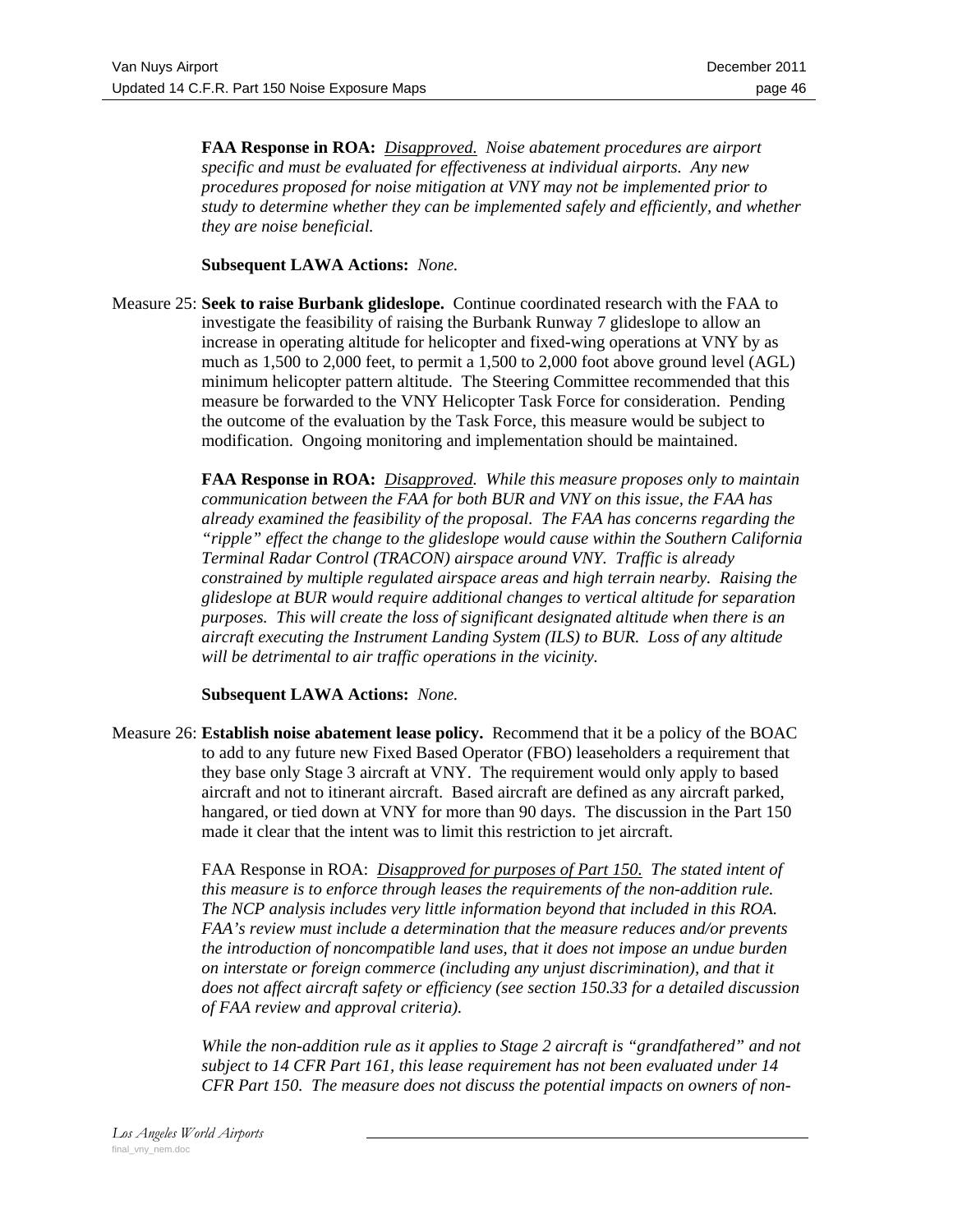*staged, Stage 1 and other non-Stage 2 aircraft. Also it appears to apply only to jet aircraft, which could be unjustly discriminatory.* 

**Subsequent LAWA Actions:** *In lieu of using a lease policy to limit use of noisier aircraft at VNY, LAWA analyzed and proposed a formal phaseout of noisier aircraft under the Part 161 and Noisier Aircraft Phaseout Study discussed in Section 3.5. That study led to the adoption and implementation of Los Angeles City Ordinance 181106 (as discussed in Section 3.2.8 and reproduced in full in Appendix D), which implements a four-step decibel-based phaseout based on FAA-published noise levels.*

### Measure 27: **Request FAA upgrade Air Traffic Control Tower to support 24-hour operation.**  Request the FAA to upgrade the VNY Air Traffic Control Tower from a level 3 tower to a level 4 tower. An upgrade to a level 4 control tower would result in more efficient and improved operational control and could provide for increased tower personnel on duty to support the recommendation that the tower be operated 24 hours a day.

**FAA Response in ROA:** *Disapproved. Specific standards must be met prior to extending hours of operation of any ATC facility. These are based primarily on numbers of hourly operations, but may take critical safety issues into account. FAA does not enforce locally enacted noise rules. Keeping the tower open solely for the purpose of noise abatement does not meet these criteria. FAA Order JO 7232.5G, "Changing Operating Hours for Terminal Facilities," describes FAA requirements.* 

### **Subsequent LAWA Actions:** *None.*

Measure 28: **Recommend that FAA require larger "N" numbers on aircraft to improve visibility.** Larger "N" numbers on aircraft, particularly on the bottom side of wings, would enhance a citizen's ability to identify an aircraft, thereby better enabling utilization of the noise complaint procedures.

> **FAA Response in ROA:** *Disapproved for purposes of Part 150. There is insufficient information to demonstrate a measureable noise benefit. The requirements for Nnumber placement and size are contained in 14 CFR Part 45.20. That regulation indicates there is a minimum size requirement and does not prohibit an aircraft owner increasing the size of the aircraft identifying number. The NCP discussion indicates larger N numbers are intended to help people identify aircraft that may be violating noise rules at the airport and could have a marginal contribution to noise reduction. Other noise monitoring and tracking measures in the NCP intended as Program Management measures would accomplish a similar goal.*

**Subsequent LAWA Actions:** *LAWA continues implementation of the other noise monitoring and tracking measures to which this section of the ROA refers.*

### **3.4.5 Restrictive Measures**

The Part 150 also recommended that LAWA investigate seven use restrictions:

Measure 29: **Incentives/Disincentives in Rental Rates:** Establish a set of incentives and disincentives through differential rental rates to encourage the greater use of quieter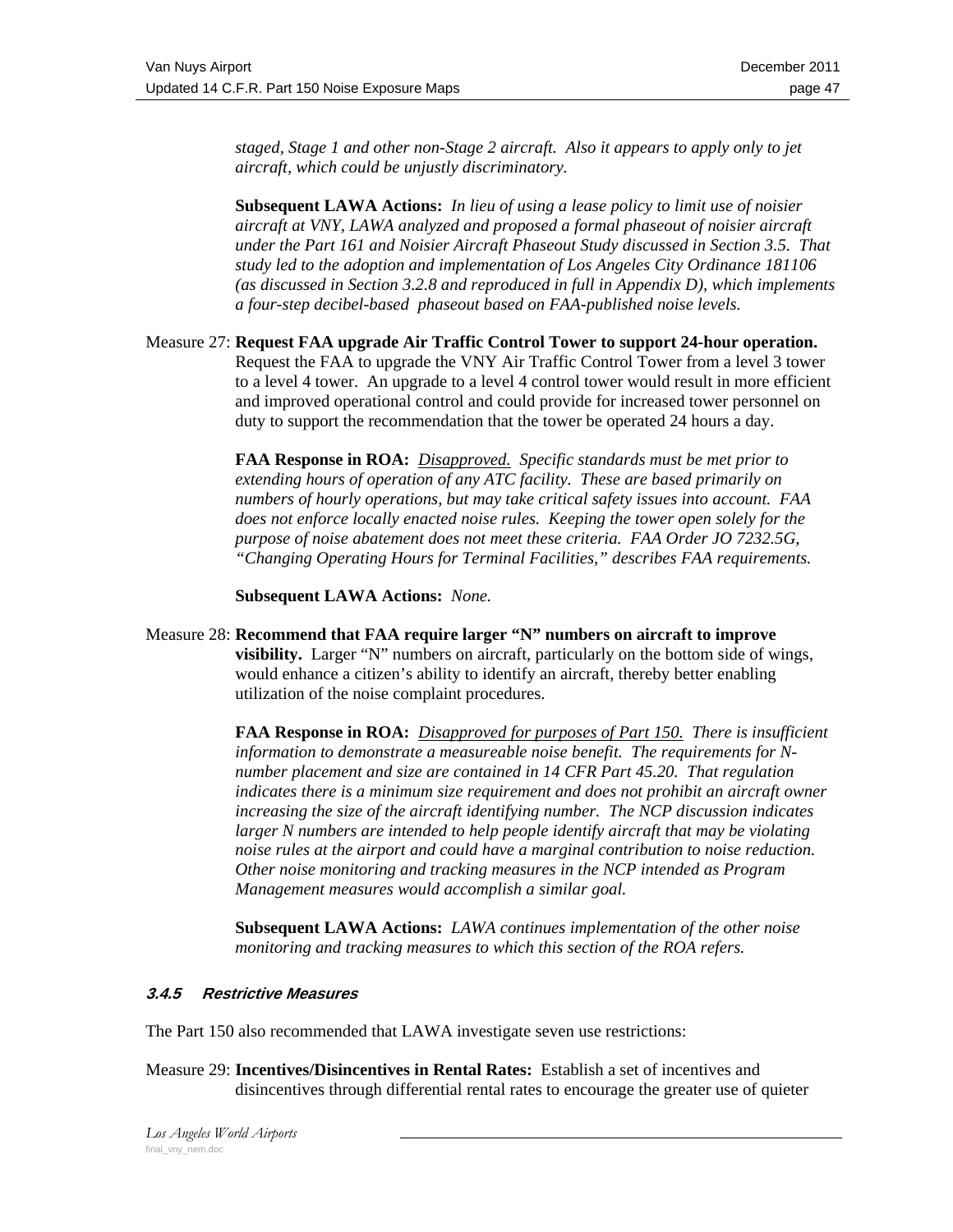aircraft and less use of noisier aircraft at VNY. Rental rates for leases and tie downs would be correlated to the level of noise generated by the aircraft.

**FAA Response in ROA:** *Disapproved for purposes of Part 150 pending compliance with Part 161. The NCP provides discussion but no technical analysis or quantification of the expected benefits. The NCP mentions the potential for unjust discrimination and burden on commerce, which also must be analyzed under 14 C.F.R Part 150.* 

*As recognized in the NCP the proposed incentives and disincentives in rental rates for based aircraft could constitute an airport noise and access restriction that may only be adopted after full compliance with the Airport Noise and Capacity Act of 1990 (ANCA), 49 U.S.C. 47521 et seq., and 14 C.F.R. Part 161. The completed Part 161 analysis may be submitted for FAA reconsideration of this measure under Part 150. For FAA action under Part 150, additional analysis needs to be included addressing impacts of the proposal on non-Stage 2 and Stage 3 aircraft.*

**Subsequent LAWA Actions:** *LAWA analyzed this measure under the Part 161 and Noisier Aircraft Phaseout Study discussed in Section 3.5. That study led to the conclusion that the objectives of the proposed rental rate incentives and disincentives would be more effectively met through the implementation of the Noisier Aircraft Phaseout, which implements the use restriction proposed in NCP Measure 32.*

Measure 30: **Incentives/Disincentives in Landing Fees:** Establish a system of differential landing fees for aircraft using VNY with higher landing fees for noisier aircraft and lower landing fees for quieter aircraft.

> **FAA Response in ROA:** *Disapproved for purposes of Part 150 pending compliance with Part 161. As recognized in the NCP the proposed incentives and disincentives in landing fees could constitute an airport noise and access restriction that may only be adopted after full compliance with the Airport Noise and Capacity Act of 1990 (ANCA), and 14 C.F.R. Part 161. The completed Part 161 analysis may be submitted for FAA reconsideration of this measure under Part 150 if an FAA determination under Part 150 is sought. Other issues also must be addressed under Part 150 including the measure's impacts on aircraft that are not Stage 2 or Stage 3, and a quantification of noise benefits from implementing this measure.*

**Subsequent LAWA Actions:** *LAWA analyzed this measure under the Part 161 and Noisier Aircraft Phaseout Study discussed in Section 3.5. That study led to the conclusion that the objectives of the proposed land fee incentives and disincentives would be more effectively met through the implementation of the Noisier Aircraft Phaseout, which implements the use restriction proposed in NCP Measure 32.*

Measure 31: **Establish Fines for Violations of VNY Noise Abatement Policies:** Establish a system of monetary penalties (fines) to be imposed on aircraft operators who violate noise abatement policies at VNY. The Proposed Restriction would make the voluntary VNY Fly Friendly program mandatory and establish penalties for violations of the program. This NCP measure proposes that the City of Los Angeles implement the following penalties: \$500 for the third violation; \$1,000 for the fourth violation; and \$2,000 for the fifth and subsequent violations. Any operator who commits a 6th violation would be banned from using VNY.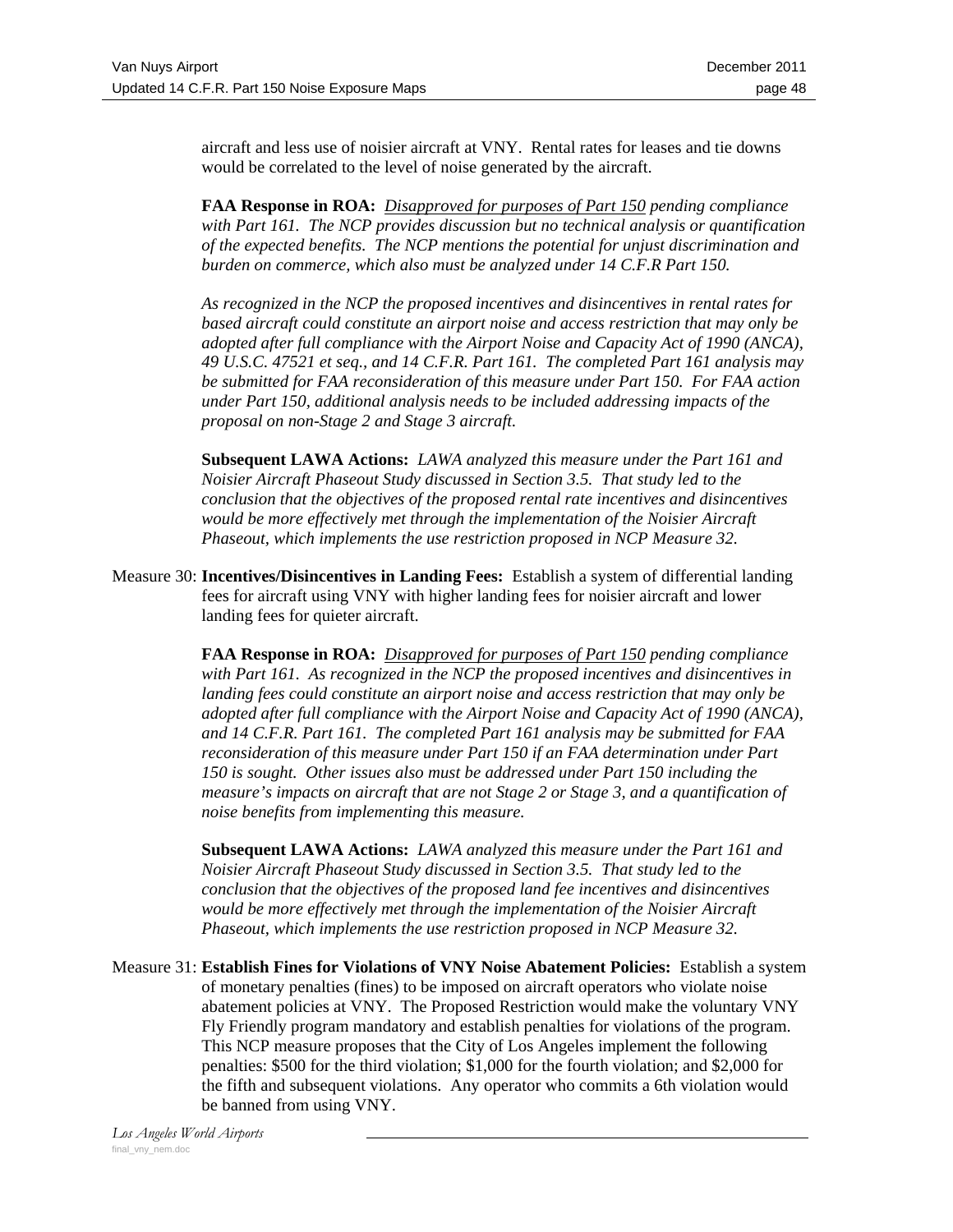**FAA Response in ROA:** *Disapproved for purposes of Part 150 pending compliance with 14 C.F.R. Part 161. The current Fly Friendly procedures are voluntary, and a high compliance rate has been achieved. The pilot in command has responsibility for the safe operation of an aircraft, and may not always be able to comply with the procedures. As recognized in the NCP, the proposed expansion of fines to mandate compliance constitutes an airport noise and access restriction that may only be adopted after full compliance with the Airport Noise and Capacity Act of 1990 (ANCA), 49*  U.S.C. 47524(b), and 14 C.F.R. Part 161. Other issues also must be addressed under *Part 150 including the measure's impacts on aircraft that are not Stage 2 or Stage 3, and a quantification of noise benefits derived from implementing this measure.*

**Subsequent LAWA Actions:** *As discussed in Section 3.2.1, LAWA is pursuing enhancements to the voluntary Fly Friendly target noise level program that include updated departure noise level targets and a positive incentive recognition program.*

Measure 32: **Establish Maximum Daytime Noise Limits:** Establish a maximum daytime noise limit for all aircraft operating at VNY of 77 dBA.

> **FAA Response in ROA:** *Disapproved pending compliance with Part 161. The NCP does not quantify noise benefits derived from this measure. As recognized in the NCP the proposed measure constitutes an airport noise and access restriction that could only be adopted after full compliance with the Airport Noise and Capacity Act of 1990 (ANCA), and 14 C.F.R. Part 161. The completed Part 161 analysis may be submitted for FAA reconsideration of this measure under Part 150 if an FAA determination under Part 150 is being sought. Other issues also must be addressed under Part 150 including the measure's impacts on aircraft that are not Stage 2 or Stage 3.*

> **Subsequent LAWA Actions:** *LAWA analyzed this measure under the Part 161 and Noisier Aircraft Phaseout Study discussed in Section 3.5. That study led to the adoption and implementation of Los Angeles City Ordinance 181106 (as discussed in Section 3.2.8 and reproduced in full in Appendix D) which prohibits operations by aircraft that exceed specified takeoff noise levels, according to a four-phase decibel-based program implemented over eight years, culminating in the NCP's proposed 77 dBA limit starting on January 1, 2016. In the course of assessing and pursuing approval of this proposed ordinance, LAWA obtained FAA acknowledgement that the phaseout as approved with exemptions for Stage 3 and Stage 4 aircraft is not subject to ANCA or Part 161. Appendix E presents a copy of the FAA opinion on this matter.*

Measure 33: **Establish a Limit on Stage 3 Jets:** Establish a cap on the number of Stage 3 jets that may be based at VNY.

> **FAA Response in ROA:** *Disapproved pending compliance with Part 161. The NCP does not quantify the noise benefits. The measure proposes to examine this recommendation in detail in a Part 161 study. As recognized in the NCP the proposed measure constitutes an airport noise and access restriction that could only be adopted after full compliance with the Airport Noise and Capacity Act of 1990 (ANCA), and 14 C.F.R. Part 161. The completed Part 161 analysis may be submitted for FAA reconsideration of this measure under Part 150 if an FAA determination under Part 150 is being sought. Other issues also must be addressed under Part 150 including the measure's impacts on aircraft that are not Stage 2 or Stage 3.*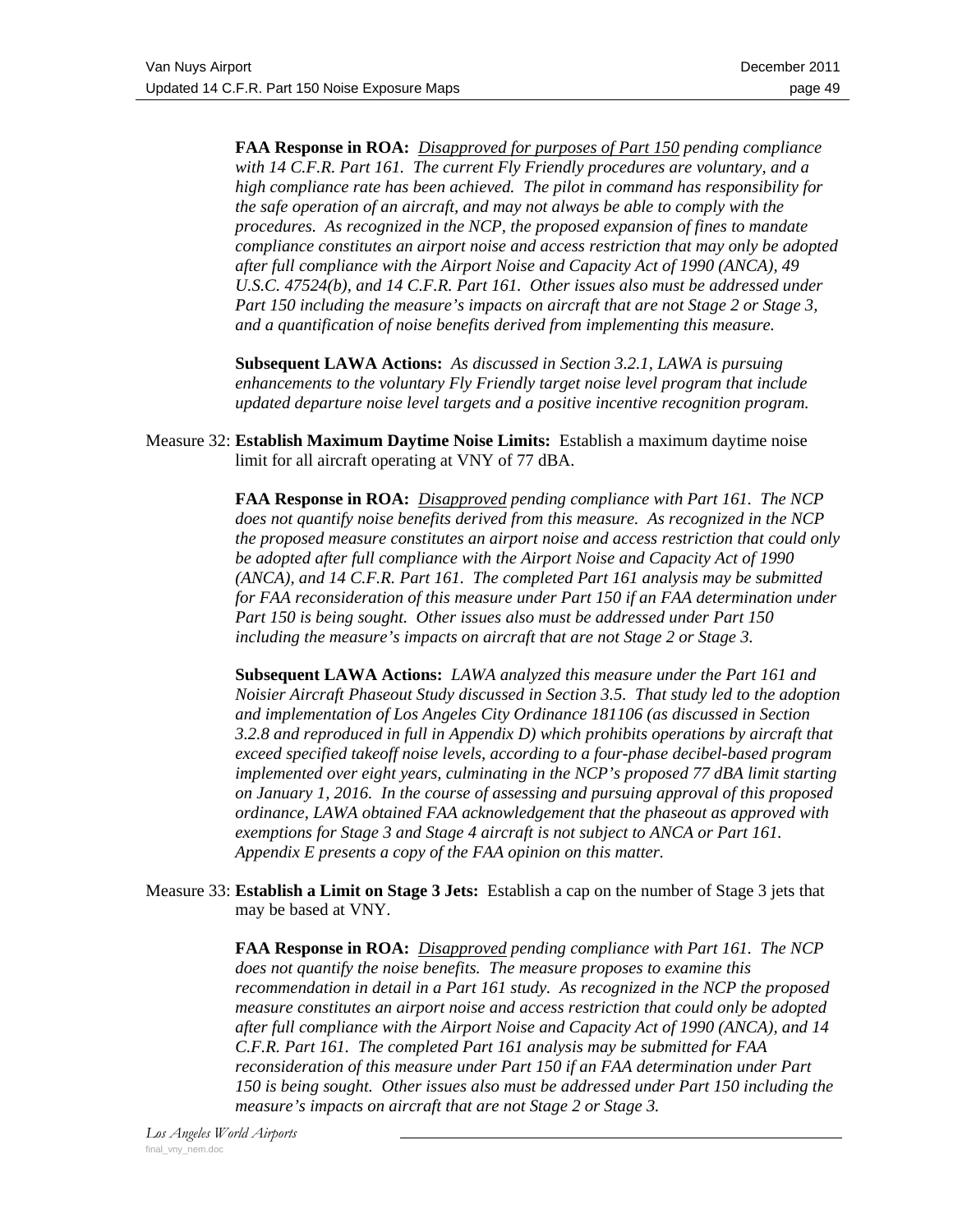**Subsequent LAWA Actions:** *LAWA analyzed this measure under the Part 161 and Noisier Aircraft Phaseout Study discussed in Section 3.5. That study led to the conclusion that the proposed restriction of based Stage 3 jets would not meet several ANCA and Part 161 conditions. In particular, it is unlikely that the benefits of the restriction would be greater than the costs, to a major extent because the restriction would largely shift noise to other noise-sensitive airports. For these primary reasons, LAWA discontinued pursuit of this proposal.*

Measure 34: **Expansion of the VNY Curfew:** Amend the existing curfew ordinance to expand the hours to include all non-emergency jets and non-emergency helicopters as aircraft that would come under the provisions of the curfew from 10 pm to 7 am.

> **FAA Response in ROA:** *Disapproved pending compliance with Part 161. The NCP does not quantify the noise benefits. As recognized in the NCP the proposed measure constitutes an airport noise and access restriction that could only be adopted after full compliance with the Airport Noise and Capacity Act of 1990 (ANCA), and 14 C.F.R. Part 161. The measure proposes to examine this recommendation in detail in a Part 161 study. As recognized in the NCP, the proposed measure constitutes an airport noise and access restriction that could only be adopted after full compliance with the Airport Noise and Capacity Act of 1990 (ANCA), and 14 C.F.R. Part 161. ANCA and Part 161 apply to restrictions affecting Stage 2 and Stage 3 aircraft operations. A clarifying point – the extension of the curfew hours is grandfathered under ANCA only as it applies to Stage 2 aircraft. Applicability of the expanded curfew hours to Stage 3 aircraft would be subject to Part 161. The completed Part 161 analysis may be submitted for FAA reconsideration of this measure under Part 150 if an FAA determination under Part 150 is being sought. Other issues also must be addressed under Part 150 including the measure's impacts on aircraft that are not Stage 2 or 3.*

**Subsequent LAWA Actions:** *LAWA analyzed this measure under the Part 161 and Noisier Aircraft Phaseout Study discussed in Section 3.5. That study led to the conclusion that expanding the curfew would not meet several ANCA and Part 161 conditions. In particular, it is likely the costs would be significantly greater than the benefits, and the restriction would largely shift noise to other noise-sensitive airports. For these primary reasons, LAWA discontinued pursuit of this proposal.*

Measure 35: **Establish a Cap or Phase-Out of Helicopters:** Establish a cap on the number of, or initiate a phase-out of helicopters from VNY.

> **FAA Response in ROA:** *Disapproved pending compliance with Part 161. The NCP does not quantify the noise benefits. As recognized in the NCP the proposed measure constitutes an airport noise and access restriction that could only be adopted after full compliance with the Airport Noise and Capacity Act of 1990 (ANCA), and 14 C.F.R. Part 161. ANCA and Part 161 apply to restrictions affecting Stage 2 and 3 aircraft operations, including helicopters. The completed Part 161 analysis may be submitted for FAA reconsideration of this measure under Part 150 if an FAA determination under Part 150 is being sought. Other issues also must be addressed under Part 150 including the measure's potentially discriminatory effect against a class of aircraft.*

**Subsequent LAWA Actions:** *LAWA analyzed this measure under the Part 161 and Noisier Aircraft Phaseout Study discussed in Section 3.5. That study led to the*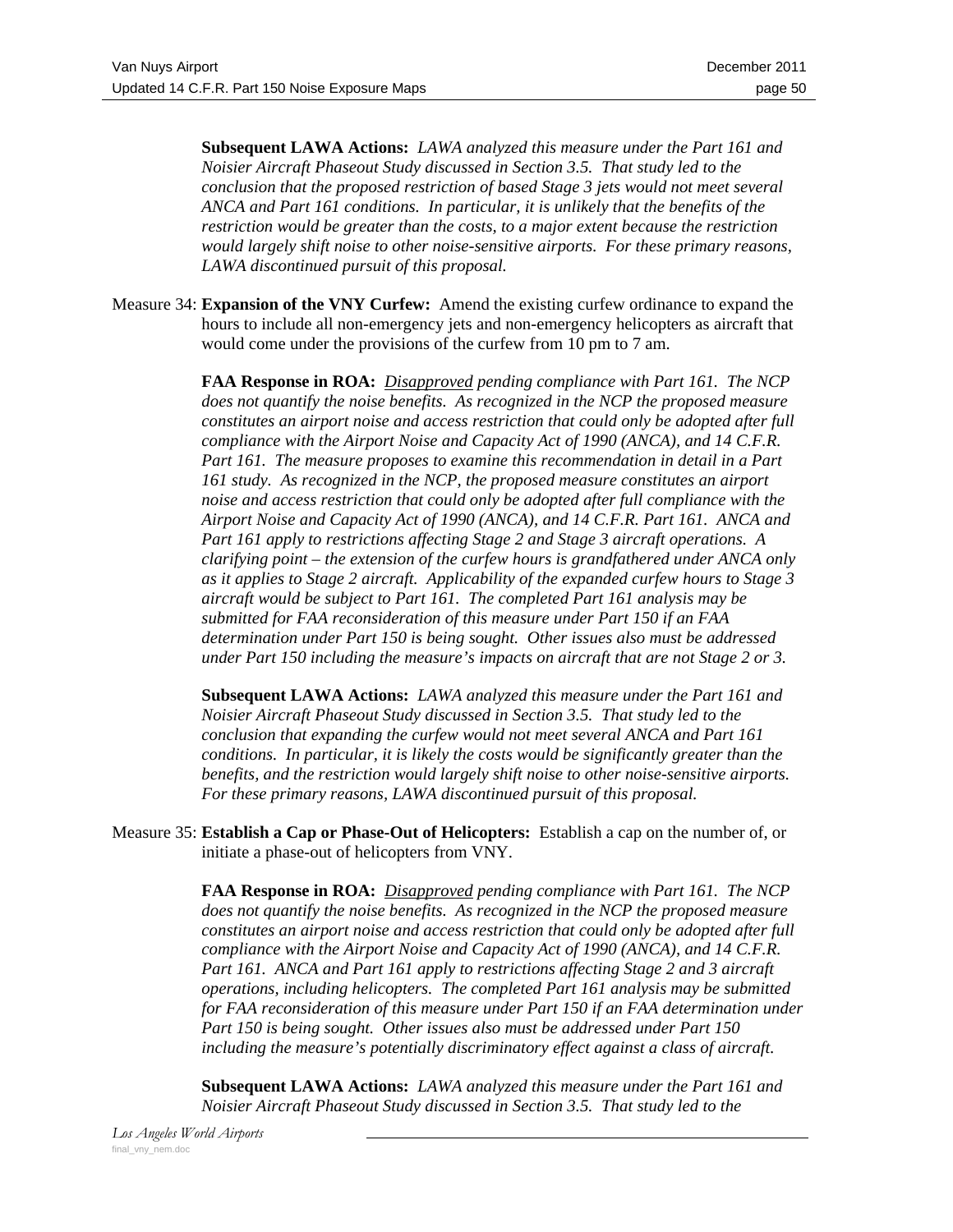*conclusion that either a cap or phase-out of helicopter activity would not meet several ANCA and Part 161 conditions. In particular, it is likely the costs would significantly exceed the benefits, operations would largely shift to other noise-sensitive airports, and the restrictions would be considered discriminatory, because they were based on a specific aircraft category rather than strictly noise-related considerations. For these primary reasons, LAWA discontinued pursuit of both options included in this proposal.*

# **3.5 Part 161 and Noisier Aircraft Phaseout Study**

As discussed in the preceding section, the Part 150 submission acknowledged that NCP measures 29 – 35 represented noise and access restriction proposals that were subject to ANCA provisions, as implemented by the FAA in 14 C.F.R. Part 161. Implementation of any of those measures was contingent on LAWA addressing Part 161 notice, analysis, and documentation requirements, and – for any measures affecting Stage 3 aircraft operations – would be contingent on LAWA receiving FAA's implementation approval. LAWA retained a consulting team to conduct the study required under Part 161 to assess these seven proposals, and several other proposals that the Los Angeles City Council and the LAWA Board of Airport Commissioners subsequently added, ultimately leading to a total of 12 options. The study commenced in 2005.

Over the next five years, the VNY Part 161 study process led to the following primary results:

- Adoption and implementation (through a city ordinance) of a "noisier aircraft phaseout" under the Part 161 "grandfather"<sup>34</sup> provision that addressed the objectives of several of the proposed restrictions to limit operations in the noisiest aircraft types operating at VNY.<sup>35</sup> Section 3.2.8 of this document discusses the phaseout.
- The determination that LAWA could not justify the remaining proposed restrictions including a formal Fly Friendly program – under statutory conditions for approval set forth in Part 161 or under contractual commitments LAWA had made when accepting federal grants.<sup>36</sup>
- Determination that the voluntary Fly Friendly program had resulted in measurable noise reduction and that an updated program could yield further benefits.

LAWA staff presented these results to the LAWA Board of Airport Commissioners and the VNY Citizens Advisory Council (CAC) at separate meetings in February 2010, and recommended that:

Part 161 efforts related to adoption of further use restrictions should be discontinued

 $34$  14 C.F.R. Part 161.3(a) exempts ("grandfathers") restrictions on Stage 2 aircraft operations that were first proposed before October 2, 1990 and on Stage 3 aircraft operations that became effective before that date. 14 C.F.R. Part 161.7(d)(2) exempts restrictions on Stage 2 aircraft operations "at a general aviation airport where the airport proprietor has formally initiated a regulatory or legislative process on or before October 2, 1990." In addition to the noisier aircraft phaseout, all existing use restrictions that were in place prior to the Part 161 October 2, 1990 grandfather cut-off date continue in effect. As discussed in Section 3.2 of this document, these ongoing restrictions are implemented through City of Los Angeles ordinances, presented in Appendix D.

<sup>&</sup>lt;sup>35</sup> LAWA analyzed the environmental impacts of the noisier aircraft phaseout pursuant to the California Environmental Quality Act (CEQA), as documented in "Van Nuys Airport Noisier Aircraft Phaseout Final Environmental Impact Report," Los Angeles World Airports, March 2009.

 $36$  In particular FAA grant assurance  $22(a)$ , "Economic Nondiscrimination," which states that an airport operator "will make its airport available as an airport for public use on fair and reasonable terms and without unjust discrimination to all types, kinds, and classes of aeronautical use."